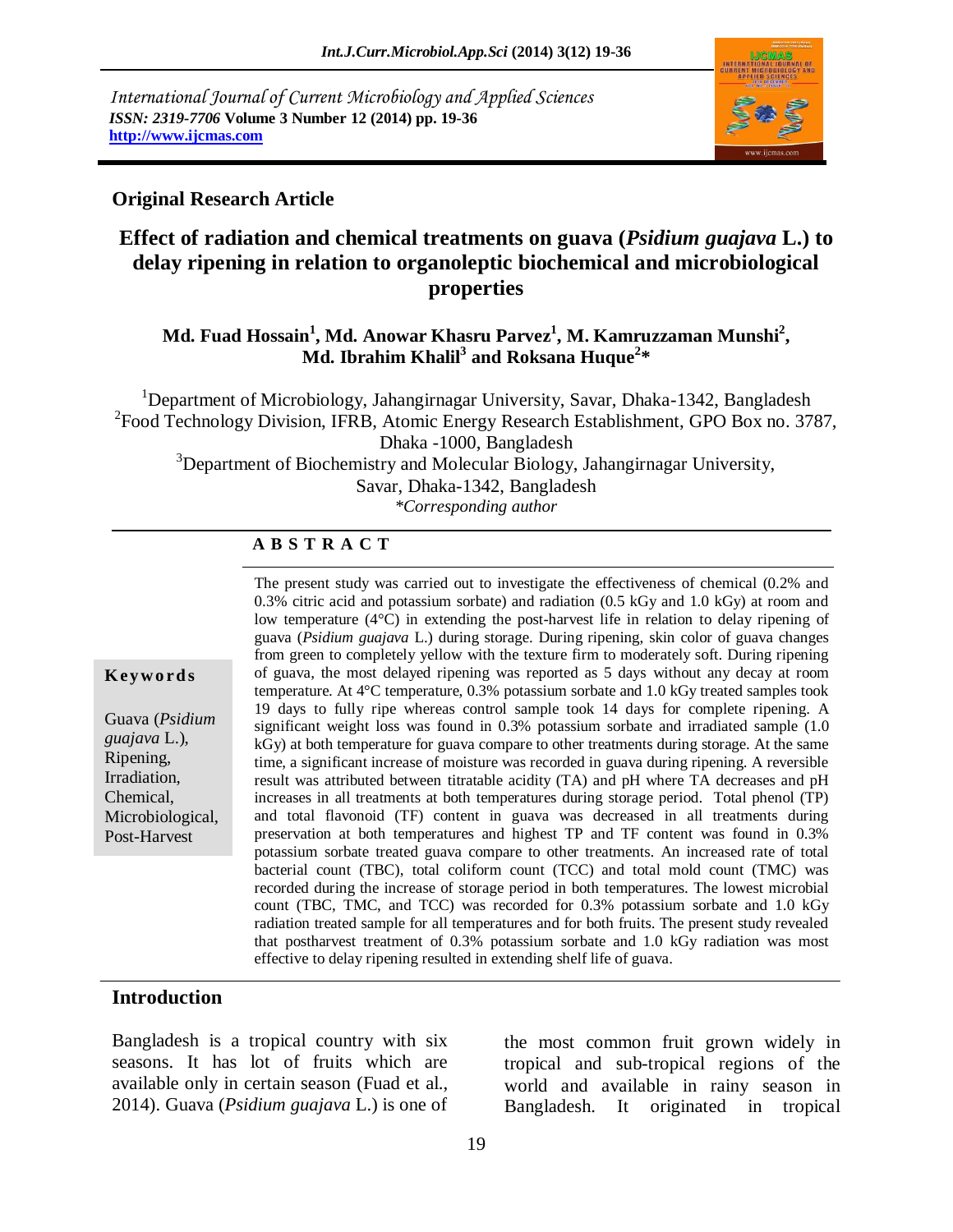America, stretching from Mexico to Peru, and gradually became a crop of commercial significance in several countries because of its hardy nature, prolific bearing, high vitamin-C content and high remuneration even without much care (Negi and Rajan, 2007). Guava has well-established markets in more than 60 countries. Guava (*Psidium guajava* L.) is an important resource in the domestic economy of many countries in the tropics (Yavada, 1996). The largest producers of guava in world are India, Mexico, Brazil, Cuba, Venezuela, Australia, South Africa, Thailand, Malaysia, Indonesia, China, Sri Lanka, the Philippines, Bangladesh, Myanmar, Dominican Republic, USA (Hawaii, Florida and California) and Haiti. In Bangladesh this fruits are mostly available from August to September but the fruit has very short shelf life and uneven ripening pattern. This short shelf life aggravates postharvest losses and does not allow for efficient distribution and marketing (Kolade et al., 1992). This generates the necessity to search for new technologies to increase shelf-life, reach distant markets and thus improve the marketing process. In this regard, development of postharvest technology related to quality maintenance and extending the postharvest life are an important to consumer acceptability and marketing consideration along with export option (Zhong et al., 2006; Chien et al., 2007). The purpose of the present study was to find out the most suitable postharvest treatments for preservation of guava by using available resources. Potassium sorbate (0.2% and 0.3%), citric acid (0.2% and 0.3 %), radiation (0.5 and 1.0 kGy) and temperature (room and 4°C) treatments were used in the proposed study. It is expected that the results of this research will assist in acquiring information about the effectiveness of temperature, chemical and radiation in extending the postharvest life to delay the

ripening of guava under tropical room and controlled temperature which will reflect to the minimization of post-harvest losses, nutritional improvement, food and financial security to the peoples of Bangladesh and employment generation for local population.

## **Materials and Methods**

### **Guava variety, sampling and treatments**

Selected, freshly hand-harvested, uniformly sized, mature-green fruits (locally available wild type) were obtained from the orchard. All fruits were free from physical injury and other blemishes. Guavas were initially washed with chlorinated water (125ppm of active chlorine) for 5 minutes to prevent contamination. For chemical treatments, guavas were dipped into 0.2% (citric acid and potassium sorbate) and 0.3% (citric acid and potassium sorbate) solution  $(w/v)$  for three minutes. Then water from the surface of guava was removed by using paper towel. For irradiation the guava were irradiated with two selected doses of gamma radiation which were 0.5 and 1.0 kGy with a 50kCi  $Co<sup>60</sup>$  gamma source at dose rate of 6.4kGy/hr located at Institute of Food and Radiation Biology, Atomic Energy Research Establishment, Savar, Dhaka. Guavas without any treatments were treated as control. For each treatment one piece of sample was placed into low-density polyethylene pouches (150μ gauge) and sealed tightly. The sealed polythene bags were labeled by indicating the name of the product and both treated and untreated samples were stored at room temperature (25°C) and 4°C temperature for biochemical and microbiological analysis. For analysis fruit samples were cut and sampled according to the different chemical analyses. Guava slices were cut longitudinally. Each sample analyzed represents tissue from a single fruit. Each assay was sampled with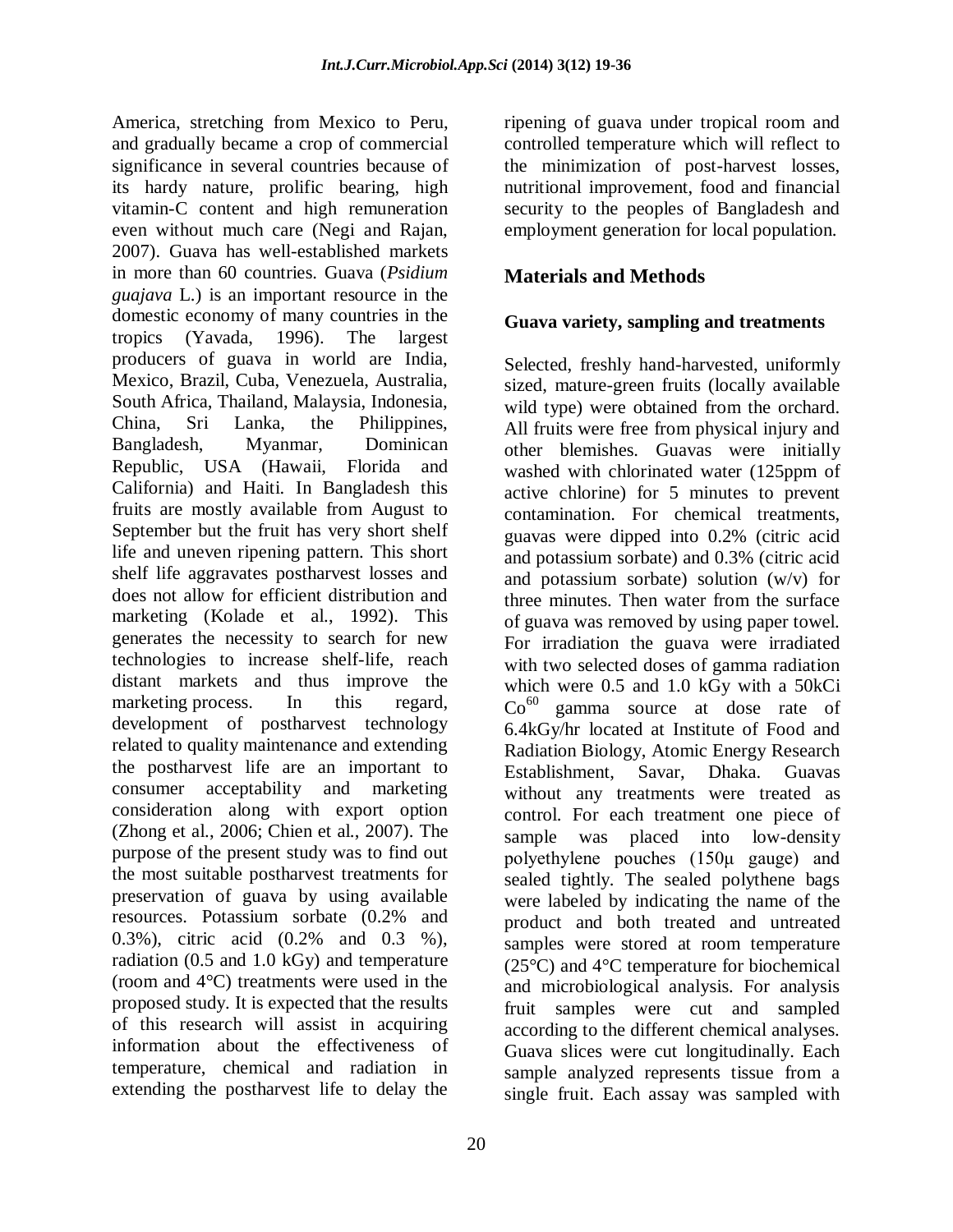three replications using one independent extraction per fruit.

### **Determination of color change and % of decay**

Storage life was measured at the completely ripened stage or at the limit of acceptability was determined by the method of Fuad et al. (2014).

### **Determination of moisture content**

The moisture content of guava sample was determined by drying at an oven at 105°C for 5–6 hrs according to the standard method of AOAC, 1975.

### **Determination of weight loss**

Weight loss was measured by the method of Fuad et al. (2014).

### **Determination of pH**

The pH of the guava varieties were measured by digital pH meter (type H1 98106; HANNA) at ambient temperature using juice extracted directly from pulp.

## **Determination of titratable acidity (TA)**

Titratable acidity was determined by dissolving a known amount of guava pulp in distilled water and then titrated against 0.1N sodium hydroxide (NaOH) using phenolphthalein as an indicator (Srivastava et al., 2003). The results were calculated as percent of citric acid.

### **Determination of total soluble solid (TSS)**

Total Soluble Solids (TSS) content was determined using an Abbe refractometer (TAGO 9099, Japan); pulp samples were homogenized in a blender. By placing a drop of thoroughly mixed sample on its prism, a direct refractometer reading was taken by the method described by Rababah (Rababah et al., 2011).

### **Determination of ascorbic acid (Vitamin-C)**

Ascorbic acid was determined by 2,6 dichloroindophenol titrimetric method (Rangana et. al., 1986). Briefly, sample (2g) was homogenized with 3% metaphosphoric acid (25ml) and was filtered through filter paper (Whatman 1, 7.0cm). Then an aliquot (5ml) of filtrate was titrated with the 2,6 dichloroindophenol dye (standardized by the metaphosphoric acid) to a pink endpoint. Results were expressed on a fresh weight basis as mg ascorbic acid equivalent/100gm. The estimation of ascorbic acid (vitamin-C) content of guava fruits was carried out by the titration result of the sample extract with 2,6 dichloroindophenol dye (Rangana et al., 1986).

### **Determination of total phenolic compounds**

Phenolic compounds in guava were estimated by a modified spectrophotometric Folin–Ciocalteu method (Singleton and Rossi, 1965). Briefly, 200 μL of guava extract were mixed with 1 mL Folin and Ciocalteu"s phenol reagent. After 3 min, 1 mL of 10%  $Na<sub>2</sub>CO<sub>3</sub>$  solution was added to the mixture and adjusted to 10 mL with distilled water. The reaction was kept in the dark for 90 min, after which the absorbance was read at 725 nm by a T 80 UV/VIS spectrophotometer (ChromoTek GmbH, Germany). Gallic acid was used to calculate the standard curve (20, 40, 60, 80, and 100 *μ*g/mL). Estimation of the phenolic compounds was carried out in triplicate. The results were expressed as micrograms (µg)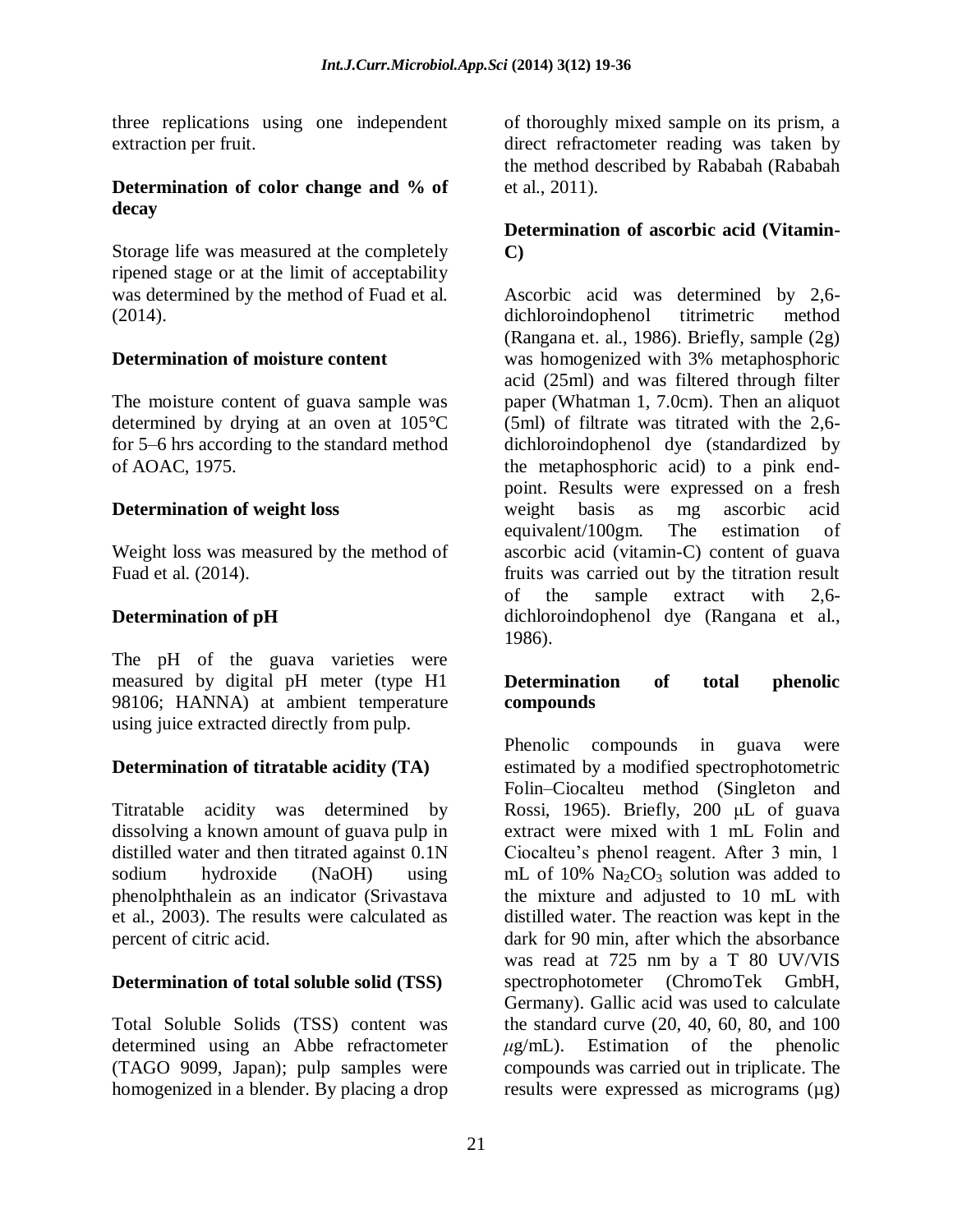of gallic acid equivalents (GAEs) per gram (g) guava.

### **Determination of total flavonoids**

Total flavonoid content (TF) of each guava sample was determined according to the colorimetric assay developed by Zhishen and others (1999). Guava extract (200 *μ*L) was mixed with 4 mL of distilled water. At baseline,  $0.3$  mL of NaNO<sub>2</sub> (5%, w/v) was added. After 5 min,  $0.3$  mL AlCl<sub>3</sub> (10% w/v) was added, followed by the addition of 2 mL of NaOH (1 M) 6 min later. Immediately after that, the volume was increased to 10 mL by the addition of 2.4 mL distilled water. The mixture was vigorously shaken to ensure adequate mixing, and the absorbance was read at 510 nm. A calibration curve was prepared using a standard solution of Querchetin (20, 40, 60, 80 and 100 *μ*g/mL). The results were also expressed as micrograms (µg) of Querchetin equivalents (QEQ) per gram (g) guava.

## **Statistical analysis**

All determinations were obtained from triplicate measurements and results were expressed as mean ± standard deviation. Data were analyzed by the SPSS.16.0 (Statistical Package for Social Sciences) software. Statistical significance was declared at  $p < 0.05$ .

## **Results and Discussion**

## **Color change and decay**

The scores for color changes in guava attained in different treatments at room and 4°C refrigerated temperature have been represented at Figure 1 and Figure 2, respectively. Control sample was fully ripened on 3<sup>rd</sup> day at room temperature. Whereas, citric acid (0.2%) treated sample was ripened on  $4<sup>th</sup>$  day. The most delayed

ripening result was observed for all other treatments but 0.3% Citric acid and 0.3% Potassium sorbate and irradiated (1.0kGy) sample which took 5 days to ripe fully (Fig. 1). Decay was observed only in control samples on  $5<sup>th</sup>$  day of preservation. At 4 $\rm{°C}$ temperature, The most delayed ripening was found at 0.3% Potassium sorbate and 1.0 kGy irradiation treatment which was  $19<sup>th</sup>$ day (Fig. 2) whereas the control sample was ripened on 14 days. On day 19, no decay was observed in all samples except 15% decay was found only in control sample. In the present study, 0.3% potassium sorbate and 1.0 kGy irradiation were most effective for delaying ripening of guava at both room and 4°C temperature compare to other treatments. It is reported that color changes are primarily associated with several biochemical changes; both degradation and synthesis of various classes of molecules including carotenoids in fruit (Aina and Oladunjoye, 1993). Guava fruits become overripe and mealy within a week under ambient conditions, whereas, in cold storage the shelf-life can be manipulated up to two weeks at 6–8°C and 90–95% RH (Tandon et al., 1989 and Mahajan et al., 2009). During ripening of fruits chlorophyll content decreased while carotenoid content increased. Simultaneously, starch content decreased with concomitant increase in alcohol-soluble sugars. The most notable metabolic changes occurred between mature green and color turning stage, implying that for improved postharvest handling, guava fruits may be harvested at color turning stage (Jain et al., 2003).

Events that occur during ripening and senescence reflect the deterioration of cellular structures, and in particular the cell membrane, which results in a loss of compartmentalization of ions and ultimately homeostasis (Paliyath et al., 2009). The process of membrane degradation during ripening and senescence is enhanced by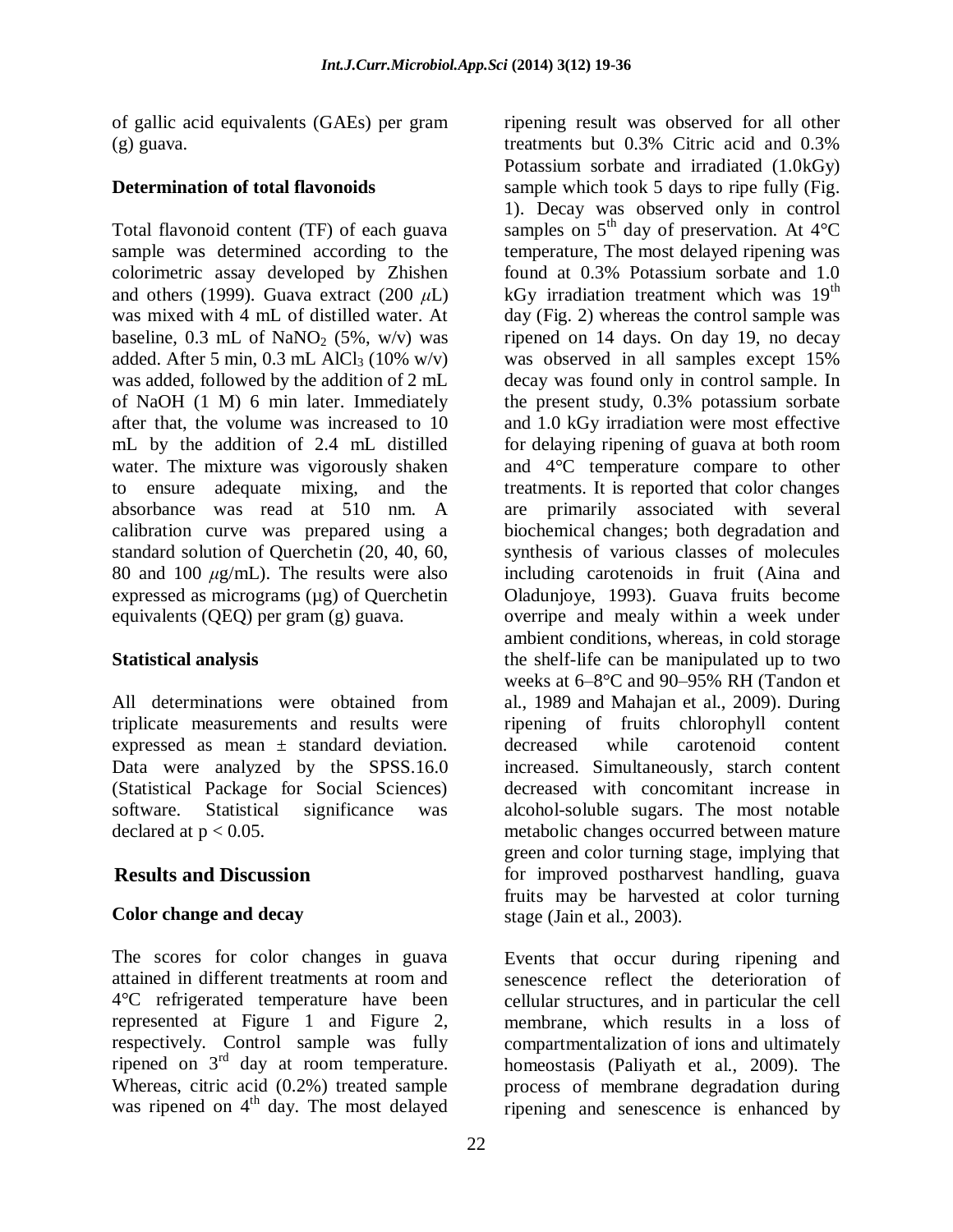Reactive Oxygen Species (ROS) produced during stress conditions that occur after harvest such as cold conditions of storage, post-harvest handling etc. (Paliyath and Droillard, 1992).

### **Moisture and weight loss**

Changes of Moisture in guava in different treatments at both room and 4°C temperature are shown in the Figure 3 and Figure 4 respectively. At room temperature, between day 0 and day 5 the significantly lowest increase in moisture was found for radiation treated samples (1.0 kGy and 0.5 kGy, respectively) followed by potassium sorbate (0.3%) treated samples, respectively. Significantly highest increase in moisture was found in control sample. At 4°C temperature, between day 0 and day 19 the lowest increase in moisture was also found for radiation and 0.3% potassium sorbate treated samples. The increase in moisture content of the fruits pulp during ripening could be attributed to loss of moisture from peel to the pulp. During ripening, carbohydrates are hydrolysed into sugars increasing osmotic transfer of moisture from peel to pulp (Joseph et al., 1990).

For both temperatures the Table 1 showed that the % of weight loss fall down initially with preservation days then it gradually increases with days. Similar findings were also reported by (Orathai and Lih-Shang, 2012). The rate at which water is lost depends on the water pressure gradient between the fruit tissue and the surrounding atmosphere and the storage temperature (Hemandez-Munoz et al., 2008). At the same time the lowest weight loss was found for potassium sorbate (0.2% and 0.3%) and radiation (0.5 kGy and 1.0 kGy) treated samples (Table 1). In case of % of weight loss potassium sorbate (0.2% and 0.3%) and irradiation (1.0 kGy and 0.5 kGy) were most

effective for delaying ripening of mango at both room and 4°C temperature compare to other treatments. The percentage (%) of weight loss of guava during storage at room and 4°C temperature are shown in Table 1. For both temperatures the Table 1 showed that the mean of the % of weight loss fall down initially with preservation days then it gradually increases with days. Similar findings were also reported by another study (Orathai and Lih-Shang, 2012, Gill et al., 2014). At the same time the lowest weight loss was found for potassium sorbate (0.3%) and radiation (1.0 kGy) treated samples (Table 1). The rate at which water is lost depends on the water pressure gradient between the fruit tissue and the surrounding atmosphere and the storage temperature (Hemandez-Munoz et al., 2008).

Weight loss of 5% during storage is the maximum permissible limit in the case of fruits, above which the fruits show shriveling and become unmarketable (Mahajan et al., 2009). In the current study, using this as a standard it can be assumed that potassium sorbate (0.3%) and irradiation (1.0 kGy) treatments helped in maintaining the marketability of mango up to 7 days at room temperature and 28 days at 4°C temperature and guava up to 5 days at room temperature and 19 days at 4°C temperature.

## **Ascorbic acid (Vitamin-C)**

A significant decline in ascorbic acid (AA) was found in all treatments under both temperatures during storage (Table 1). Storage period has also significant effect on AA. Ascorbic acid is one of the effective nutrient stability indexes during fruit storage operations and has been generally seen that if it is well retained, the other nutrients are also well retained (Fennema, 1996; Rueda, 2005). Our results depict that AA was much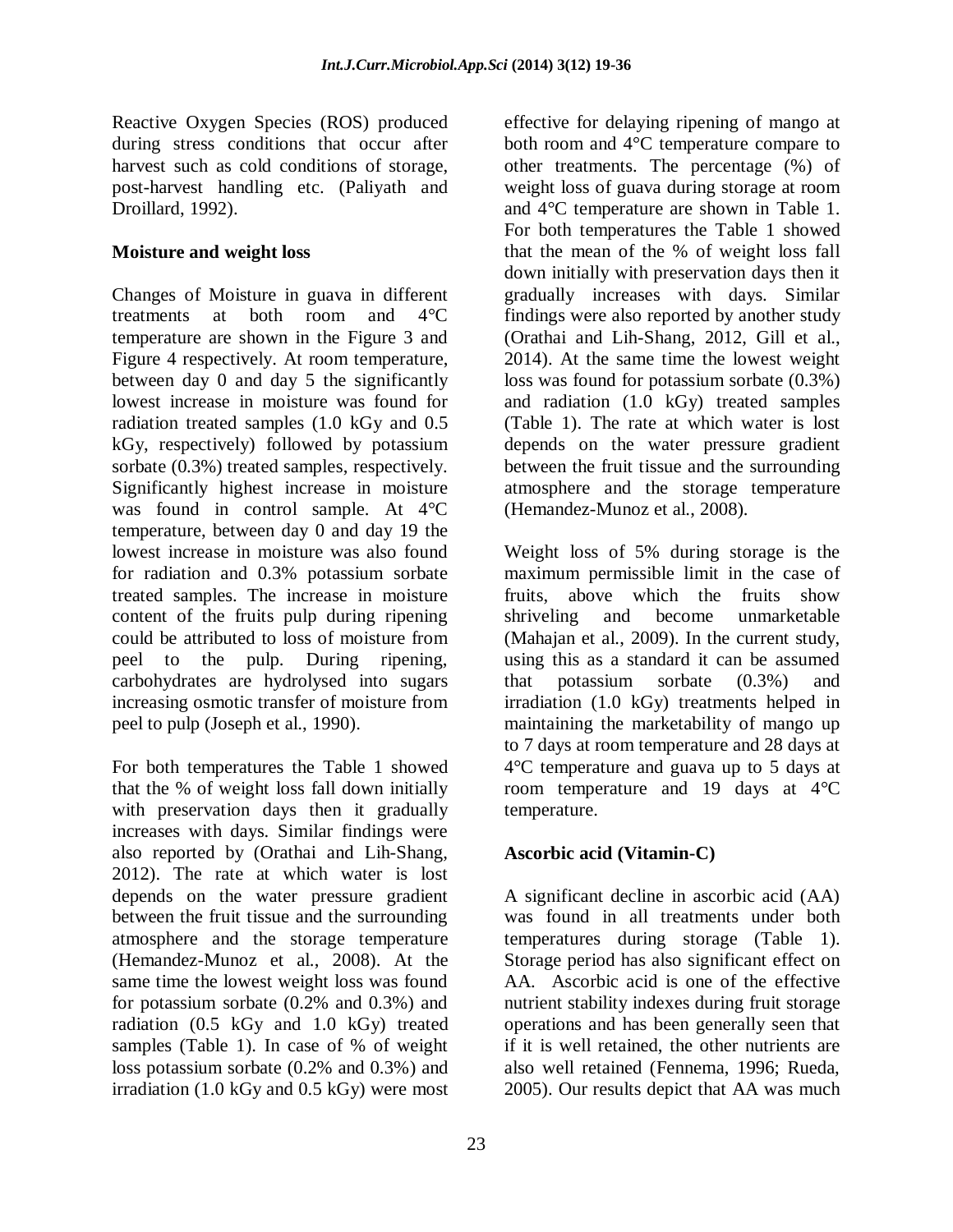higher in citric acid  $(0.2 \text{ and } 0.3\%)$ , potassium sorbate (0.2 and 0.3%) and radiation (0.5 and 1.0 kGy) treated guava during storage as compared to control under both temperature. These results agree with those reported by Ayranci and Tunc (2004) who stated that ascorbic acid loss rate was much lower in stored apricots treated with citric acid as compared to control fruits. González-Aguilar et al., (2007) have reported the negative effect of UV-C irradiation on AA in mango "Tommy Atkins" fruits when compared with control fruits which disagree with our findings. Decline in AA is attributable to susceptibility of ascorbic acid to oxidative destruction during ripening (Aina, 1990). Similarly, much lower values of AA were found in green preclimacteric wild mangoes relative to ripe fruits (Aina and Oladunjoye, 1993). The decrease in ascorbic acid during storage is due to conversion of ascorbic acid to dehydroascorbic acid due to the action of ascorbic acid oxidase (Mapson, 1970; Singh et al., 2005). The gradual decline in citric acid and potassium sorbate treated fruits might be due to its increased biosynthesis, or decreased oxidation during storage.

## **Total soluble solids (TSS)**

Total soluble solid (TSS) content is an indicator of good quality of fruits (Palaniswamy et al., 1975). In the present study TSS increased significantly during storage period in all treatments with both temperatures and storage period had also a significant effect on TSS during ripening of guava. Highest TSS was found in control sample at room and 4°C temperature respectively which is showed at Figure 5. Present study showed that TSS was increasing with the decrease of TA during ripening of guava. The lowest TSS was recorded on 0.3% potassium sorbate and 1.0 kGy radiation treated samples of guava

during the preservation period due to its effect on delayed ripening. Increasing in TSS during fruit ripening was attributed to the increased activity of enzymes responsible for the hydrolysis of starch to soluble sugars (Hemandez-Munoz et al., 2008). Generally, taste and particularly sweetness of the fruits depend on the percentage of TSS content (Shafique et al., 2006). It was also reported that, on completion of hydrolysis, no further increase occurred and subsequently the TSS content declined as the sugars were metabolized to organic acids during respiration (Wills et. al., 1980).

# **Titratable acidity (TA) and pH**

Titratable acidity (TA) gives a measure of the amount of acid present in a fruit (Dadzie et al., 1997, Ihekoronye and Ngoddy, 1985). In the present study, TA was decreasing with increasing the storage period in all treatments at both temperatures. A significantly reduced rate of TA was found in 0.3 % potassium sorbate at room temperature. In case of 4°C temperature, significantly reduced TA was found in 0.2 % citric acid treated sample. At room temperature, there were no significant differences between 0.2% citric acid and 0.5 kGy radiation along with 0.3% citric acid and 0.2% potassium sorbate treated sample but control was highly significant with all other treatments (Table 2). On the contrary, at 4°C temperature, the changes of TA were not significantly different in control, radiation  $(0.5 \text{ kGy}$  and  $1.0 \text{ kGy})$  and  $0.3\%$ potassium sorbate treated sample. Thus temperature had a significant effect on TA. The decline in acidity could be due to susceptibility of citric acid to oxidative destruction as impacted by the ripening environment (Aina, 1990). The decline in acidity during ripening is a consequence of starch hydrolysis leading to an increase in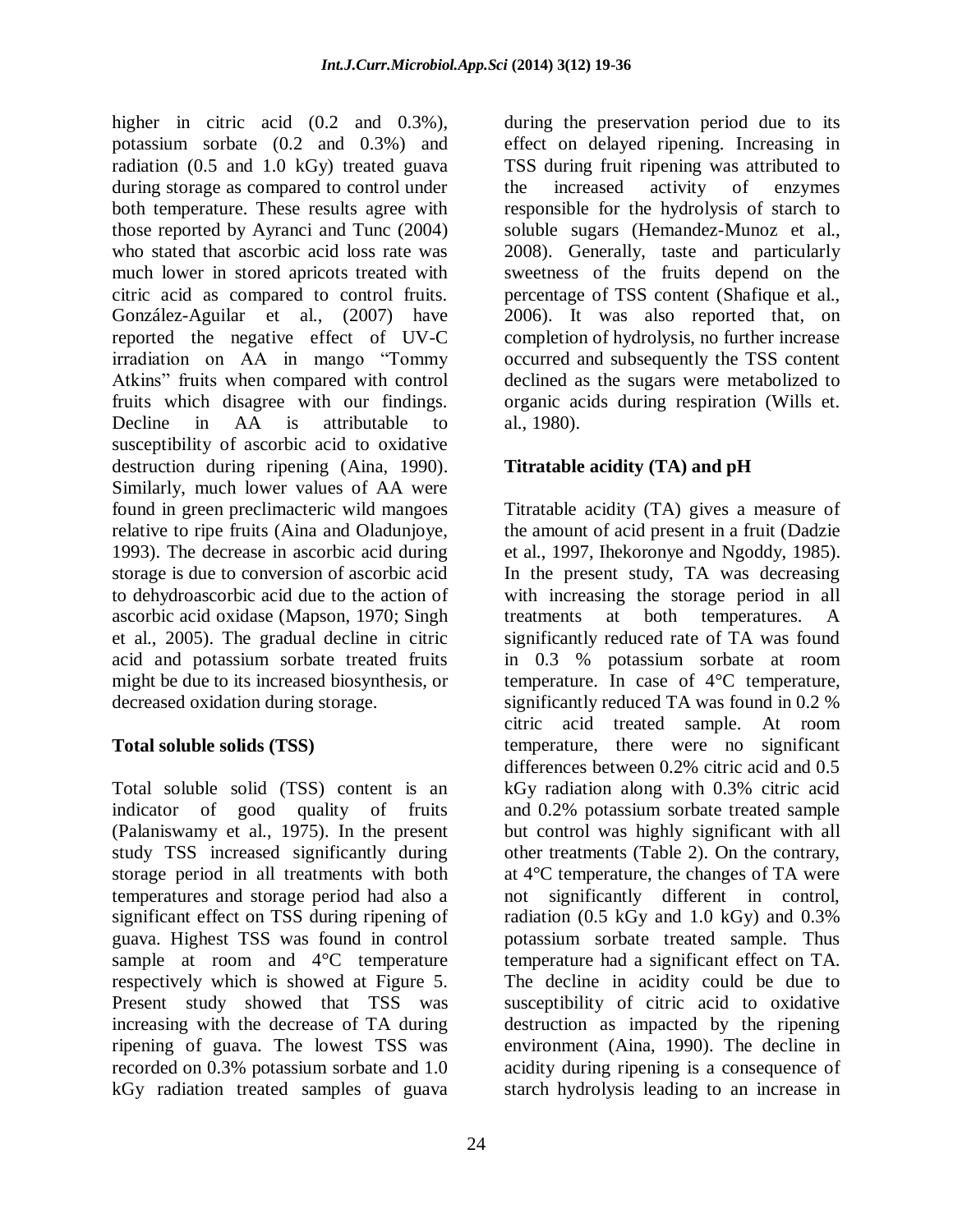total sugars and a reduction in acidity (Fuchs et al., 1980). Variation in acidity among different treatment may be attributed to the extent of degradation of citric acid as a function of the activity of citric acid glyoxylase during ripening (Doreyappy and Hudder, 2001; Rathore et al., 2007). Similarly, a decrease in titratable acidity of mango fruits during ripening has been reported (Vazquez*-*Salinas and Lakshminarayana, 1985).

The acid content of guava followed by declining trend throughout the storage period are represented in Table 2 indicated that there was noticeable increase in the titratable acidity during the first few days when the ripening is towards the peak followed by a sizable decrease till the end of the storage period (19 days). This sizable decrease could be attributed to its use as a substrate for respiration. Control fruits showed the higher acid content value in the both room and 4°C temperature. The decrease in acid content of fruits with the increase in storage period could be attributed to the use of organic acids in respiratory process by the fruit cells and conversion of acids into total sugars (Echeverria and Valich, 1989). Guava treated with 0.3% potassium sorbate and 1.0 kGy radiation maintained a higher titratable acidity value during the storage at both room temperature and 4°C temperature possibly due to delayed ripening. Similar results have been reported in guava (Jayachandran et al., 2005) and ber fruits (Siddiqui and Gupta, 1995).

A remarkably highest pH value was found in control sample compare to the all other treatments during storage. Reduced rate of pH value was found in 1.0 kGy radiation at both temperatures. At room temperature, pH changes in control sample were significant compare to all other treatments. Changes between 1.0 kGy radiation, 0.3% potassium sorbate and 0.2% citric acid were not significant. At 4°C temperature, a pH change in 1.0 kGy radiation was significantly different from all other treatments and it was lowest. Increase in pH during ripening of mango fruits has been reported by some authors (Tovar et al. 2000, [Saeed](http://www.researchgate.net/researcher/50070026_SAEED_AKHTAR/) et al., 2010) and was similar to what was observed in the present study. The increase in pH (decline in acidity) could be due to utilization of acids as respiration substrates (Dadzie et al., 1997). Another study (Kudachikar et al., 2001) also confirmed the changes in pH and acidity in mangoes during ripening process.

# **Polyphenol and flavonoid**

The action of phenolic compounds in foods has been drawn a lot of attention because of their biological activity in cancer and heart diseases prevention [\(Rocha e](http://www.ncbi.nlm.nih.gov/pubmed?term=Rocha%20Ribeiro%20SM%5BAuthor%5D&cauthor=true&cauthor_uid=17243011)t al., 2007). At day 5 the highest amount of phenol was recorded for radiation (1.0 kGy) and 0.3% potassium sorbate treated samples in guava at room temperature (Fig. 6). At 4°C temperature 0.3% potassium sorbate and 1.0 kGy showed highest phenol content among other treatments in guava (Fig. 7).

Irradiation induces the accumulation of phenolic compounds and flavonoids in plants as a defense mechanism against irradiation, also the increase in total phenol and total flavonoid can be attributed to the phenylalanine ammonialyase activity, which is one of the key enzymes in the synthesis of phenolic compounds in plant tissues (Frohnmeyer and Staiger, 2003; Gitz et al., 2004). Increase in phenolic compounds of irradiated plant produce has also been attributed to depolymerization and dissolution of cell wall polysaccharides, which facilitated higher extractability (Bhat et. al., 2007). The variation of phenolics in fruits depends on many factors, it is known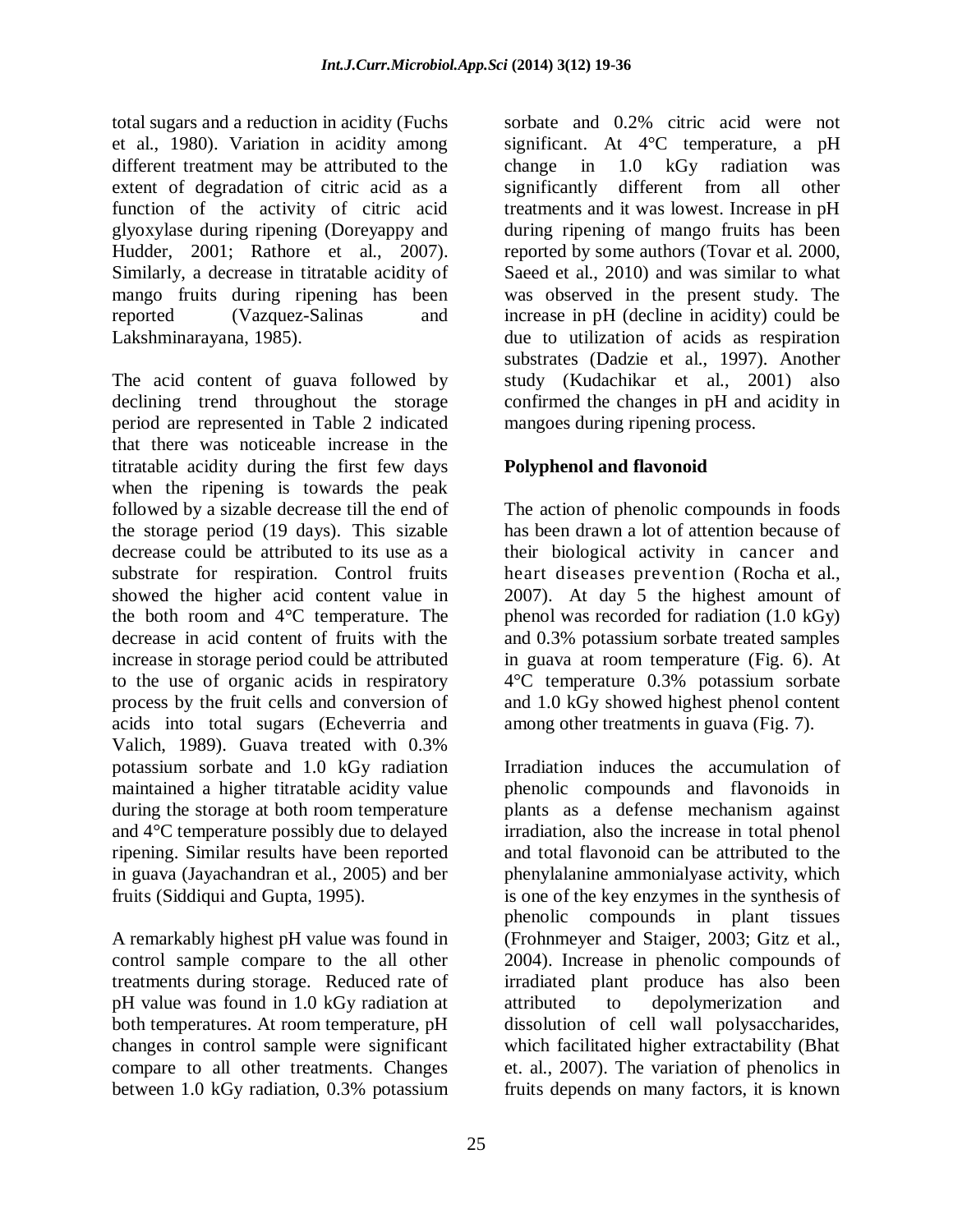that the different stages in the process of fruits development. e.g., in red pepper, it increases during the ripening stage due to maximum deposition of anthocyanin and flavonoids (Srivastava et al., 2013).

The maximum total phenols of guava fruits were recorded at harvest which, decreased with the progression of cold storage irrespective of treatment (Fig. 6). Treated guava maintained significantly higher amount of phenol content as compared to control. A sudden decline in the phenol content was observed in control sample at room temperature at day 3 (Fig. 6) and just after 7 days of cold storage (Fig. 7) synchronizing with the ripening and fruit softening. This result was supported by another study carried out by Gill et al. (2014). Quick ripening in untreated fruits during storage led to a decline in total phenol contents earlier than the treated ones, which is consistent with the observations of Bashir and Abu-Goukh (2003) in guava. Singh and Pal (2008) also reported similar declining trend of phenolic content during storage in guava. Similar results were reported by Ling et al., (2007) in "Yali" pear (*Pyrusbretschneideri Rehd.)* treated with





10.0mM Ascorbic acid (10.0 mM). A Significant highest amount of flavonoid in guava was found in 1.0 kGy radiation treated samples at room temperature compare to other treatments. At 4°C temperature 0.3% potassium sorbate and 1.0 kGy showed highest flavonoid content among other treatments in guava (Fig. 8).

#### **Total bacterial count (TBC), total mould count (TMC) and total coliform count (TCC)**

In the initial period of guava storage, the control sample of room temperature was shown maximum  $(0.01x10^3)$ cfu/gm) bacterial colony and the samples of other treatments showed no bacterial growth (Table 3). Data for total mould count during storage of guava in room and 4°C temperature is illustrated in Table 4. The table showed that, TMC also was affected by chemical, radiation and low temperature treatments. At day 5, all the samples at room temperature was observed for mould colony but the sample treated with 0.3% potassium sorbate and 1.0 kGy radiation treated guava had TMC as nill.

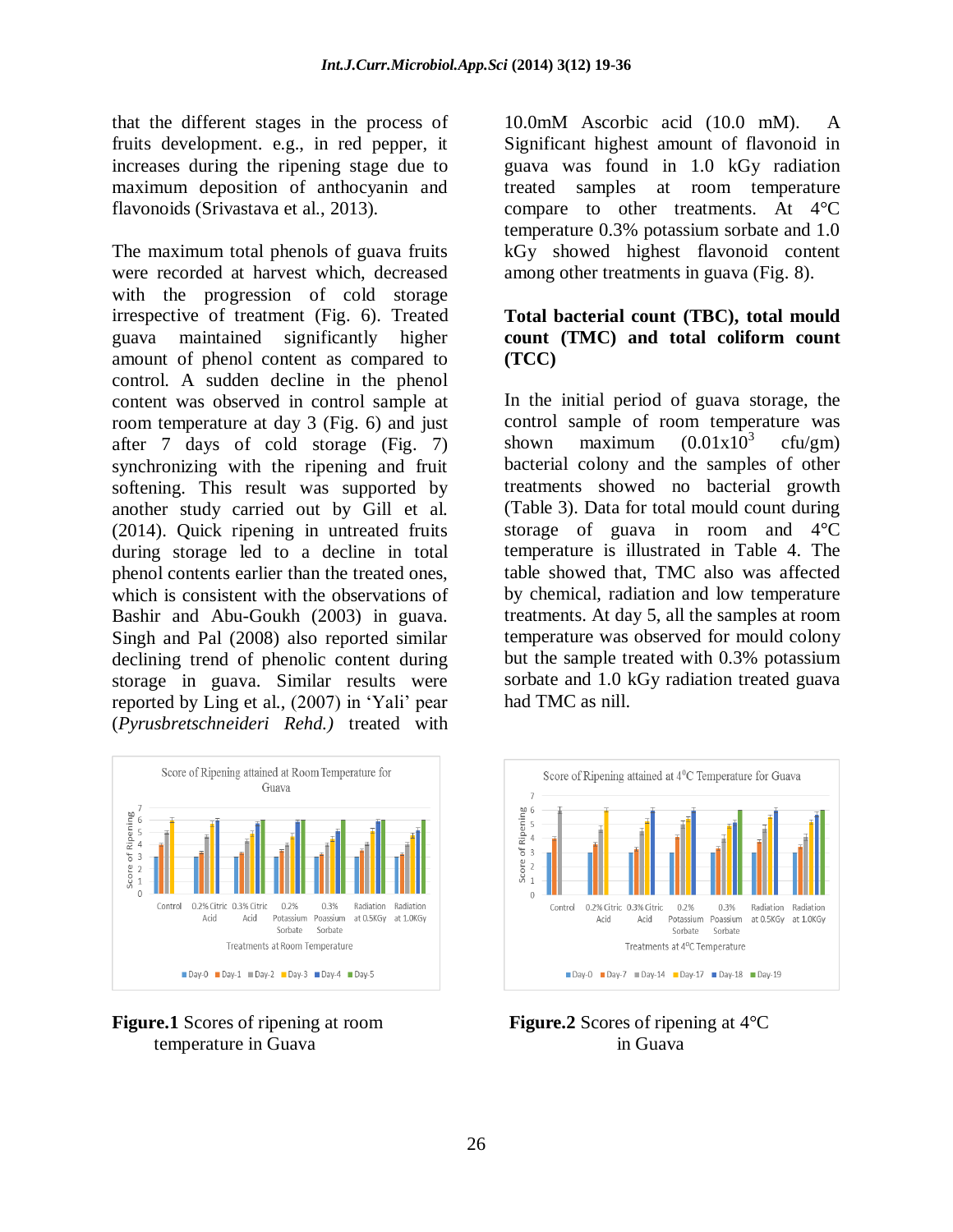



temperature in Guava Guava





**Figure.5** Changes of TSS in guava during ripening under different treatments



different treatments



**Figure.6** Total phenol changes in **Figure.7** Total phenol changes in guava at guava at room temperature under 4°C temperature under different treatments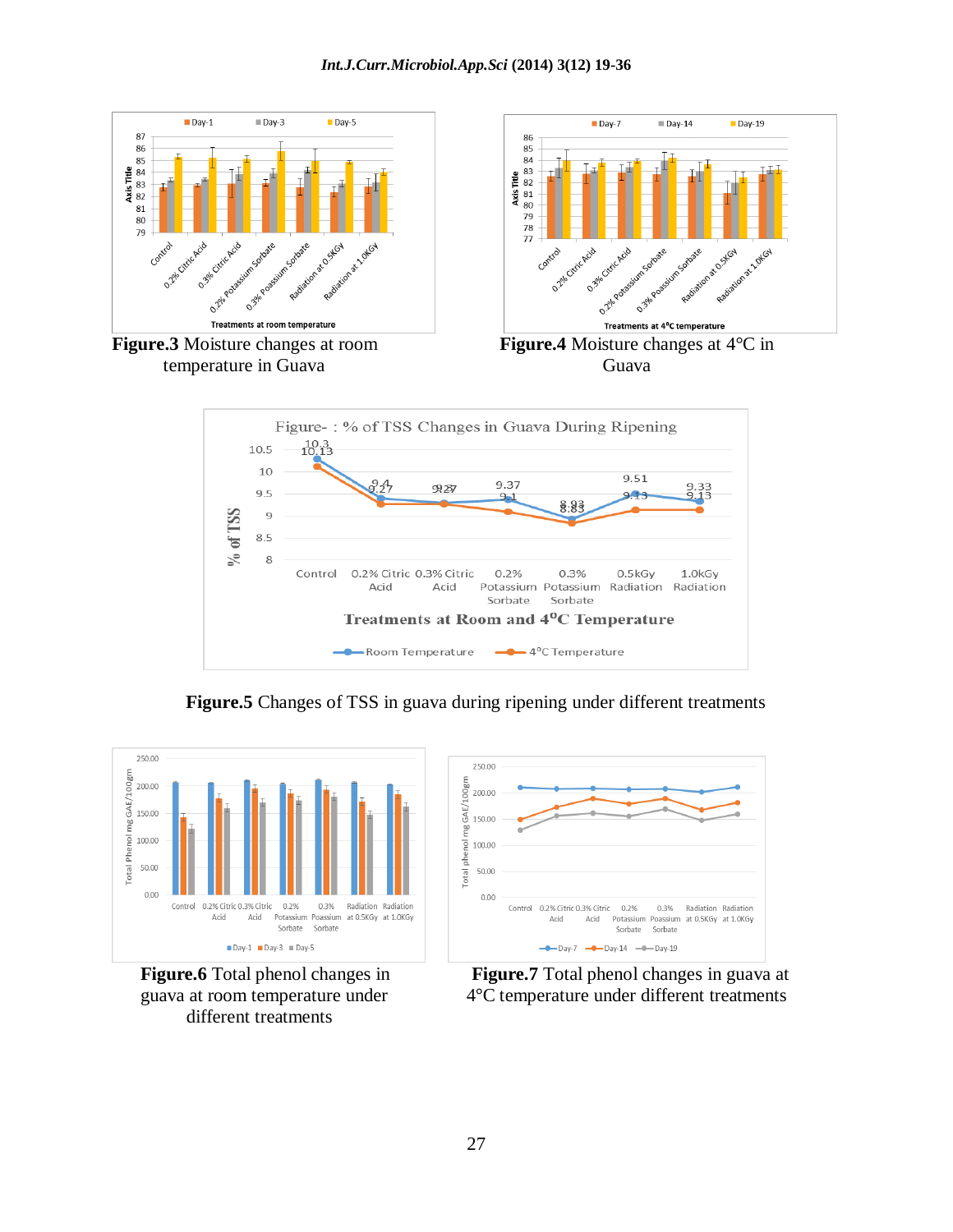

**Table.1** Weight loss percentage and Ascobic acid change in guava at different treatments at room temperature and at 4°C temperature during ripening

|                   |         |         |                        | <b>ROOM TEMPERATURE</b> |                                  |                                 |                                       |                                |        | 4°C TEMPERATURE |         |                        |                        |                                  |                                 |                                |                                |        |
|-------------------|---------|---------|------------------------|-------------------------|----------------------------------|---------------------------------|---------------------------------------|--------------------------------|--------|-----------------|---------|------------------------|------------------------|----------------------------------|---------------------------------|--------------------------------|--------------------------------|--------|
|                   | Dav     | Control | 0.2%<br>Citric<br>Acid | 0.3%<br>Citric<br>Acid  | 0.2%<br>Potassi<br>um<br>Sorbate | 0.3%<br>Poassiu<br>m<br>Sorbate | Radiati<br>on at<br>0.5<br><b>KGv</b> | Radiati<br>on at<br>1.0<br>KGy | Mean   | Day             | Control | 0.2%<br>Citric<br>Acid | 0.3%<br>Citric<br>Acid | 0.2%<br>Potassi<br>um<br>Sorbate | 0.3%<br>Poassiu<br>m<br>Sorbate | Radiati<br>on at<br>0.5<br>KGy | Radiati<br>on at<br>1.0<br>KGy | Mean   |
| $%$ of<br>Weight  | $Dav-1$ | 2.91    | 1.98                   | 1.47                    | 2.03                             | 0.87                            | 2.76                                  | 1.1                            | 1.87   | Day-7           | 4.7     | 2.69                   | 1.88                   | 2.97                             | 2.38                            | 4.11                           | 2.93                           | 3.09   |
|                   | $Day-3$ | 4.28    | 4.11                   | 3.8                     | 3.13                             | 1.5                             | 3.88                                  | 1.56                           | 3.18   | $Day-14$        | 4.3     | 3.81                   | 4.76                   | 3.66                             | 3.13                            | 4.45                           | 2.21                           | 3.76   |
| Loss              | $Day-5$ | 9.6     | 5.78                   | 4.22                    | 4.07                             | 2.01                            | 4.4                                   | 1.91                           | 4.57   | $Day-19$        | 7.8     | 5.07                   | 4.97                   | 4.35                             | 3.09                            | 6.78                           | 3.11                           | 5.02   |
|                   | Mean    | 5.60    | 3.96                   | 3.16                    | 3.08                             | 1.46                            | 3.68                                  | 1.52                           |        | Mean            | 5.60    | 3.86                   | 3.87                   | 3.66                             | 2.87                            | 5.11                           | 2.75                           |        |
| <b>Ascorbi</b>    | $Day-1$ | 251.12  | 255.21                 | 252.91                  | 241.77                           | 249.29                          | 241.89                                | 245.66                         | 248.26 | Day-7           | 214.80  | 218.12                 | 226.18                 | 219.26                           | 229.61                          | 201.30                         | 221.71                         | 218.71 |
| c Acid<br>mg/100g | $Day-3$ | 170.05  | 201.73                 | 204.80                  | 200.08                           | 211.33                          | 191.36                                | 210.59                         | 198.56 | $Day-14$        | 170.05  | 191.29                 | 217.23                 | 177.97                           | 189.44                          | 179.76                         | 181.79                         | 186.79 |
|                   | $Dav-5$ | 121.60  | 161.31                 | 186.54                  | 177.51                           | 197.81                          | 151.54                                | 181.26                         | 168.22 | $Day-19$        | 136.35  | 169.90                 | 171.12                 | 156.56                           | 162.98                          | 147.81                         | 152.41                         | 156.73 |
|                   | Mean    | 180.92  | 206.08                 | 214.75                  | 206.45                           | 219.48                          | 194.93                                | 212.50                         |        |                 | 173.73  | 193.10                 | 204.84                 | 184.60                           | 194.01                          | 176.29                         | 185.30                         |        |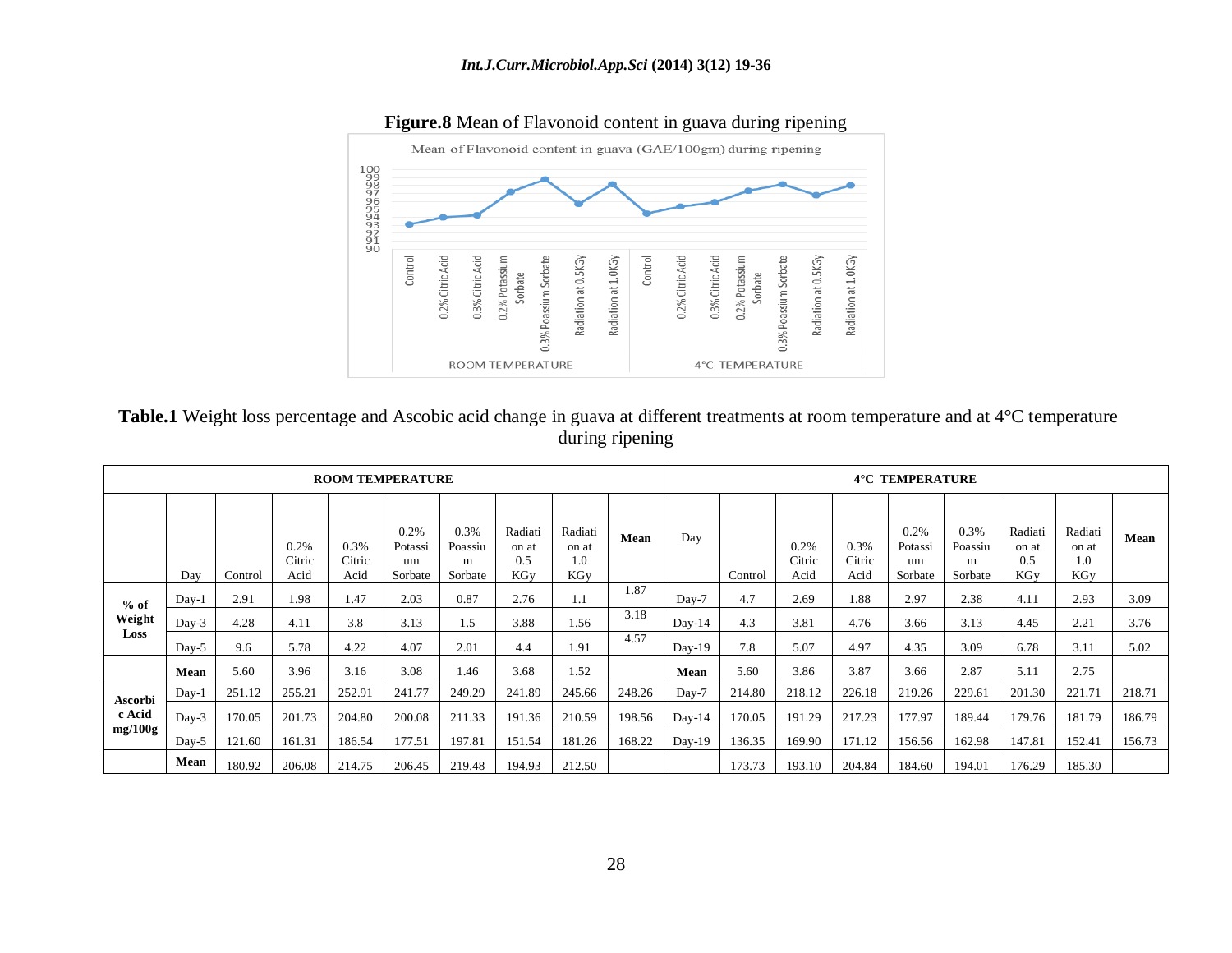|                           |          |                     |                | <b>Room Temperature</b> |                | 4°C Temperature |          |                |         |       |       |       |  |  |  |  |
|---------------------------|----------|---------------------|----------------|-------------------------|----------------|-----------------|----------|----------------|---------|-------|-------|-------|--|--|--|--|
| <b>Treatments</b>         |          | Storage periods/day |                |                         |                |                 |          |                |         |       |       |       |  |  |  |  |
|                           | $\bf{0}$ | $\mathbf{1}$        | $\overline{2}$ | 3                       | $\overline{4}$ | 5               | $\bf{0}$ | $\overline{7}$ | 14      | 17    | 18    | 19    |  |  |  |  |
| <b>Control</b>            |          |                     |                |                         |                |                 |          |                |         |       |       |       |  |  |  |  |
|                           | 0.17     | 0.184               | 0.2            | 0.224                   | 0.149          | 0.193           | 0.17     | 0.195          | 0.217   | 0.249 | 0.203 | 0.148 |  |  |  |  |
| <b>Citric Acid</b>        |          |                     |                |                         |                |                 |          |                |         |       |       |       |  |  |  |  |
| 0.2%                      | 0.17     | 0.175               | 0.186          | 0.202                   | 0.167          | 0.184           | 0.17     | 0.19           | 0.203   | 0.221 | 0.189 | 0.185 |  |  |  |  |
| <b>Citric Acid</b>        |          |                     |                |                         |                |                 |          |                |         |       |       |       |  |  |  |  |
| 0.3%                      | 0.17     | 0.179               | 0.19           | 0.197                   | 0.162          | 0.18            | 0.17     | 0.186          | $0.2\,$ | 0.215 | 0.201 | 0.18  |  |  |  |  |
| <b>Potassium</b>          |          |                     |                |                         |                |                 |          |                |         |       |       |       |  |  |  |  |
| <b>Sorbate</b><br>$0.2\%$ | 0.17     | 0.182               | 0.211          | 0.265                   | 0.207          | 0.17            | 0.17     | 0.187          | 0.194   | 0.213 | 0.2   | 0.175 |  |  |  |  |
| Potassium                 |          |                     |                |                         |                |                 |          |                |         |       |       |       |  |  |  |  |
| <b>Sorbate</b><br>0.3%    | 0.17     | 0.172               | 0.184          | 0.195                   | 0.217          | 0.168           | 0.17     | 0.19           | 0.201   | 0.21  | 0.2   | 0.195 |  |  |  |  |
| Radiation                 |          |                     |                |                         |                |                 |          |                |         |       |       |       |  |  |  |  |
| $0.5$ kGy                 | 0.17     | 0.177               | 0.19           | 0.2                     | 0.187          | 0.166           | 0.17     | 0.185          | 0.201   | 0.213 | 0.198 | 0.168 |  |  |  |  |
| Radiation                 |          |                     |                |                         |                |                 |          |                |         |       |       |       |  |  |  |  |
| $1.0\ \mathrm{kGy}$       | 0.17     | 0.175               | 0.18           | 0.195                   | 0.200          | 0.16            | 0.17     | 0.182          | 0.2     | 0.214 | 0.191 | 0.188 |  |  |  |  |
| LSD at $5\%$              | $\bf{0}$ | 0.2                 | 0.11           | 0.1                     | 0.16           | 0.12            | $\bf{0}$ | 0.3            | 0.13    | 0.15  | 0.19  | 0.1   |  |  |  |  |

**Table.2** Changes of titratable acidity (TA) under different treatments in guava during storage at room and 4°C temperature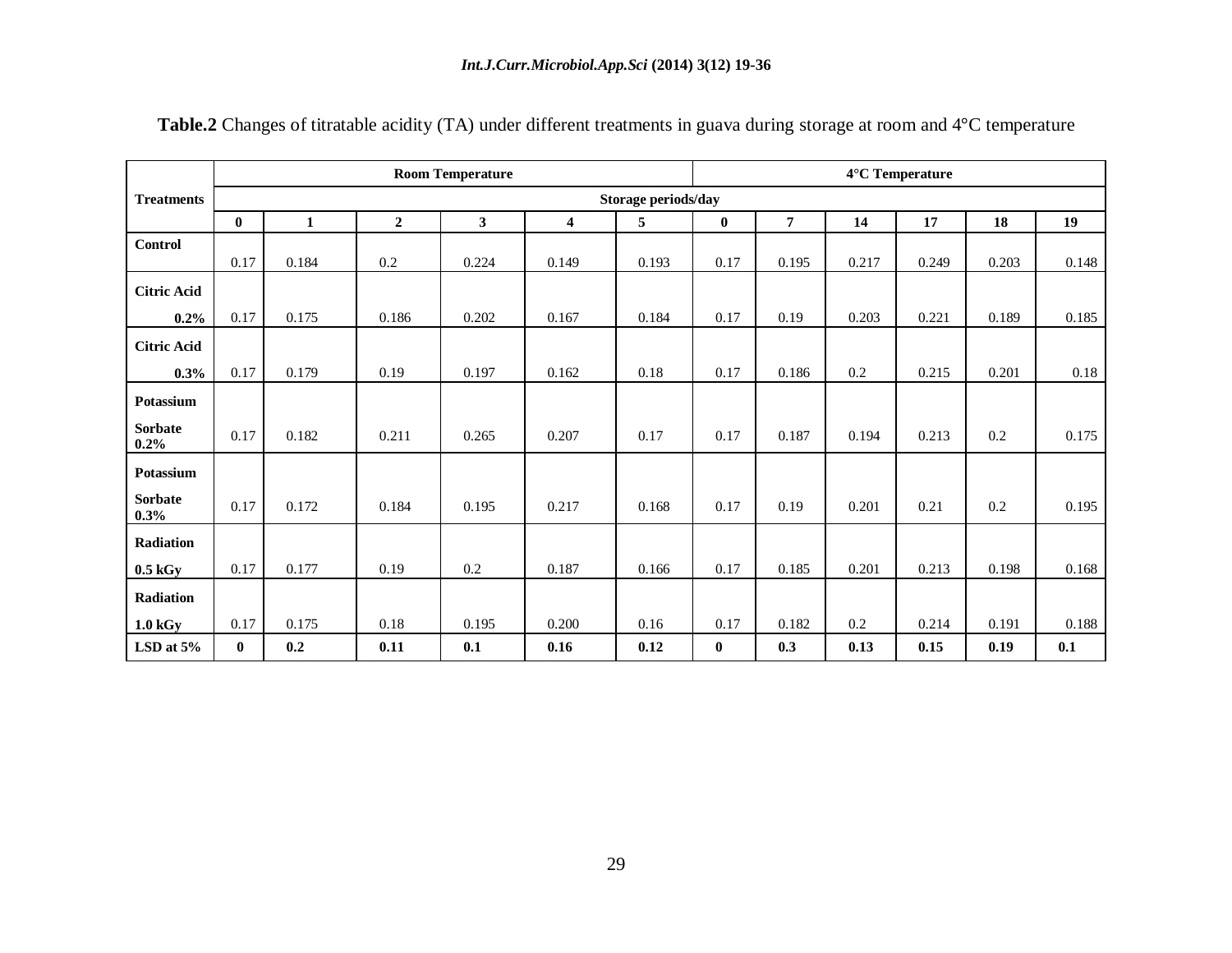| <b>Table.3</b> Total Bacterial Count (TBC) in control, chemical and radiation treated sample stored at room temperature and |
|-----------------------------------------------------------------------------------------------------------------------------|
| refrigerated temperature $(4^{\circ}C)$ in guava                                                                            |

| Storage<br>Time (Day) | Storage<br>Temperature | $Control^b$   | $0.2\%$ Citric<br>$Acid^b$ | 0.3% Citric<br>$Acid^b$ | 0.2% Potassium<br>Sorbate <sup>b</sup> | 0.3% Potassium<br>Sorbate <sup>b</sup> | Radiation at $0.5 \text{ kGy}^b$ | Radiation at $1.0 \text{ kGy}^b$ |
|-----------------------|------------------------|---------------|----------------------------|-------------------------|----------------------------------------|----------------------------------------|----------------------------------|----------------------------------|
|                       |                        |               |                            |                         |                                        |                                        |                                  |                                  |
| $\mathbf{0}$          | RT                     | $0.01x10^3$   | Nil                        | Nil                     | Nil                                    | Nil                                    | Nil                              | Nil                              |
|                       | $4^{\circ}C$           | $0.01x10^3$   | Nil                        | Nil                     | Nil                                    | Nil                                    | Nil                              | Nil                              |
|                       |                        |               |                            |                         |                                        |                                        |                                  |                                  |
| 3                     | RT                     | $0.03x10^{3}$ | $0.01x10^3$                | $0.01x10^3$             | $0.01x10^{3}$                          | Nil                                    | Nil                              | Nil                              |
|                       | $4^{\circ}C$           | $0.01x10^3$   | Nil                        | Nil                     | Nil                                    | Nil                                    | Nil                              | Nil                              |
|                       |                        |               |                            |                         |                                        |                                        |                                  |                                  |
| 5                     | RT                     | $0.05x10^{3}$ | $0.03x10^{3}$              | $0.02x10^3$             | $0.03x10^{3}$                          | $0.01x10^{3}$                          | $0.03x10^{3}$                    | $0.01x10^{3}$                    |
|                       | $4^{\circ}C$           | $0.01x10^3$   | $0.01x10^{3}$              | Nil                     | $0.01x10^{3}$                          | Nil                                    | $0.01x10^{3}$                    | Nil                              |
|                       |                        |               |                            |                         |                                        |                                        |                                  |                                  |
| $\overline{7}$        | RT                     | NA            | NA                         | NA                      | <b>NA</b>                              | NA                                     | NA                               | NA                               |
|                       | $4^{\circ}C$           | $0.1x10^3$    | $0.05x10^{3}$              | $0.04x10^3$             | $0.08x10^3$                            | $0.03x10^3$                            | $0.1x10^3$                       | Nil                              |
| 14                    | RT                     | <b>NA</b>     | NA                         | <b>NA</b>               | NA                                     | <b>NA</b>                              | NA                               | NA                               |
|                       | $4^{\circ}C$           | $0.16x10^{3}$ | $0.07x10^3$                | $0.06x10^{3}$           | $0.09x10^{3}$                          | $0.06x10^{3}$                          | $0.11x10^3$                      | $0.02x10^3$                      |
|                       |                        |               |                            |                         |                                        |                                        |                                  |                                  |
| 19                    | <b>RT</b>              | <b>NA</b>     | NA                         | NA                      | NA                                     | <b>NA</b>                              | <b>NA</b>                        | NA                               |
|                       | $4^{\circ}C$           | $0.29x10^3$   | $0.14x10^3$                | $0.12x10^3$             | $0.19x10^{3}$                          | $0.12x10^3$                            | $0.3x10^3$                       | $0.1x10^3$                       |
| $\overline{19}$       | RT                     | NA            | NA                         | NA                      | NA                                     | NA                                     | NA                               | NA                               |
|                       | $4^{\circ}C$           | $0.29x10^3$   | $0.14x10^3$                | $0.12x10^3$             | $0.19x10^{3}$                          | $0.12x10^3$                            | $0.3x10^3$                       | $0.1x10^3$                       |
|                       |                        |               |                            |                         |                                        |                                        |                                  |                                  |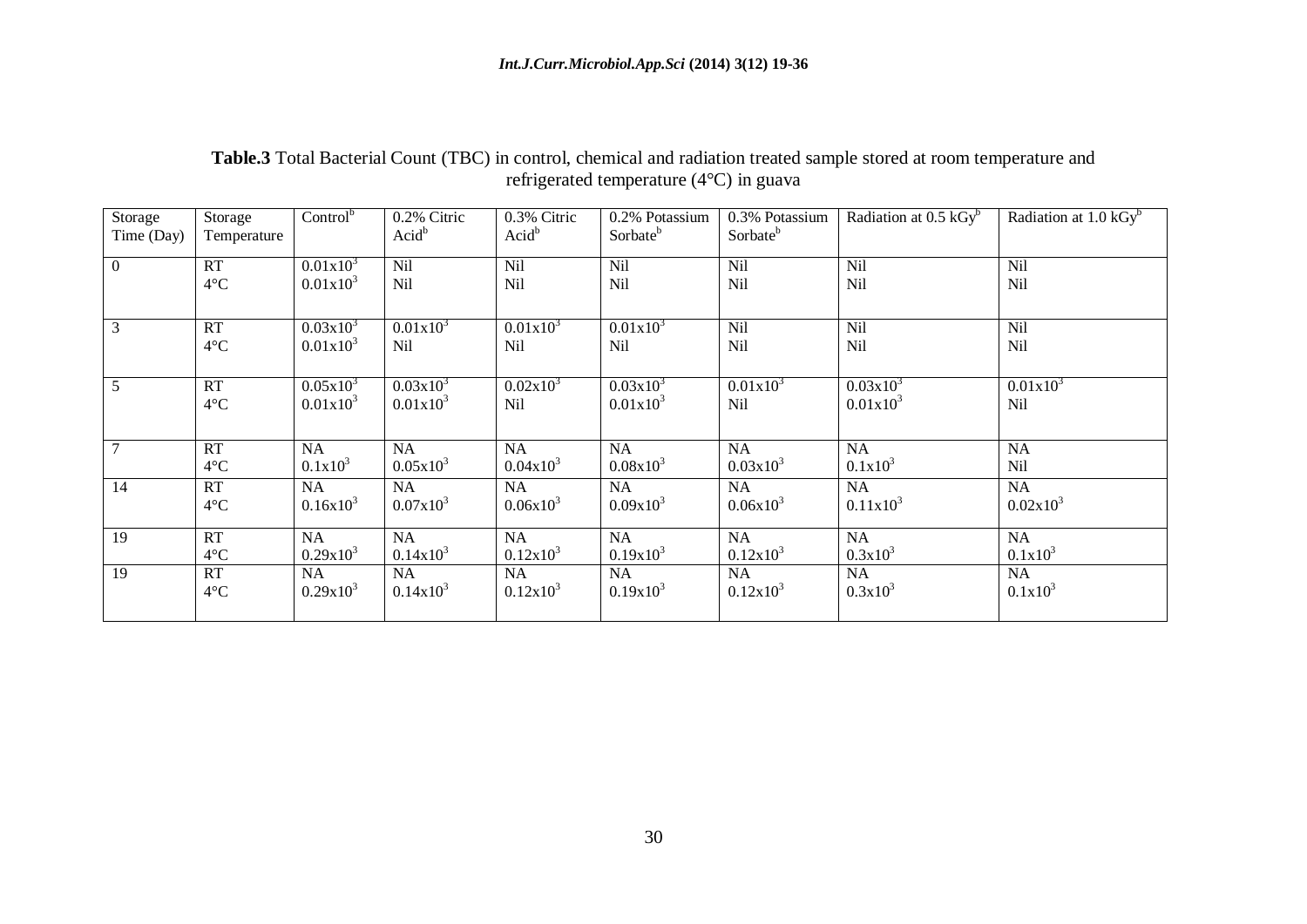| <b>Storage Time</b> | Storage      | Control <sup>b</sup> | 0.2% Citric   | 0.3% Citric   | 0.2% Potassium       | 0.3% Potassium       | Radiation 0.5        | Radiation 1.0 |
|---------------------|--------------|----------------------|---------------|---------------|----------------------|----------------------|----------------------|---------------|
| (Day)               | Temperatur   |                      | $Acid^b$      | $Acid^b$      | Sorbate <sup>b</sup> | Sorbate <sup>b</sup> | $kGv^b$              | $kGy^b$       |
| $\theta$            | RT           | $0.01x10^{3}$        | Nil           | Nil           | Nil                  | <b>Nil</b>           | Nil                  | Nil           |
|                     | $4^{\circ}C$ | $0.01x10^{3}$        | Nil           | Nil           | <b>Nil</b>           | Nil                  | <b>Nil</b>           | <b>Nil</b>    |
| 3                   | <b>RT</b>    | $0.03x10^{3}$        | Nil           | Nil           | <b>Nil</b>           | Nil                  | Nil                  | Nil           |
|                     | $4^{\circ}C$ | $0.01x10^{3}$        | Nil           | Nil           | Nil                  | Nil                  | <b>Nil</b>           | Nil           |
|                     | <b>RT</b>    | $0.07x10^{3}$        | $0.03x10^{3}$ | $0.01x10^{3}$ | $0.02x10^3$          | Nill                 | $0.01x10^3$          | Nill          |
|                     | $4^{\circ}C$ | $0.02x10^{3}$        | $0.01x10^{3}$ | $0.01x10^{3}$ | $0.01x10^{3}$        | Nill                 | Nill                 | Nill          |
| $\overline{7}$      | RT           | NA.                  | <b>NA</b>     | NA            | <b>NA</b>            | <b>NA</b>            | <b>NA</b>            | <b>NA</b>     |
|                     | $4^{\circ}C$ | $0.06x10^{3}$        | $0.03x10^{3}$ | $0.03x10^3$   | $0.04x10^{3}$        | $0.02x10^{3}$        | $0.06x10^{3}$        | $0.01x10^3$   |
| 14                  | <b>RT</b>    | NA.                  | <b>NA</b>     | NA.           | <b>NA</b>            | NA.                  | <b>NA</b>            | <b>NA</b>     |
|                     | $4^{\circ}C$ | $0.09x10^{3}$        | $0.07x10^{3}$ | $0.07x10^{3}$ | $0.06x10^{3}$        | $0.03x10^{3}$        | $0.23 \times 10^{3}$ | $0.03x10^{3}$ |
| 19                  | <b>RT</b>    | NA.                  | <b>NA</b>     | NA.           | <b>NA</b>            | NA.                  | <b>NA</b>            | <b>NA</b>     |
|                     | $4^{\circ}C$ | $0.25x10^3$          | $0.16x10^{3}$ | $0.14x10^{3}$ | $0.12x10^3$          | $0.09x10^{3}$        | $0.3x10^3$           | $0.1x10^3$    |

### **Table.4** Total Mold Count (TMC) in control, chemical and radiation treated sample stored at room temperature and refrigerated temperature (4°C) in guava

**Table.5** Total Coliform Count (TCC) in control, chemical and radiation treated sample stored at room temperature and refrigerated temperature (4°C) in guava

| <b>Storage Time</b> | Storage      | $Control^b$   | 0.2% Citric   | 0.3% Citric   | 0.2% Potassium       | 0.3% Potassium       | Radiation           | Radiation           |
|---------------------|--------------|---------------|---------------|---------------|----------------------|----------------------|---------------------|---------------------|
| (Day)               | Temperature  |               | $Acid^b$      | $Acid^b$      | Sorbate <sup>b</sup> | Sorbate <sup>b</sup> | $0.5 \text{ kGy}^b$ | $1.0\ \mathrm{kGy}$ |
| $\Omega$            | <b>RT</b>    | $0.01x10^{3}$ | Nil           | <b>Nil</b>    | <b>Nil</b>           | <b>Nil</b>           | Nil                 | <b>Nil</b>          |
|                     | $4^{\circ}C$ | $0.01x10^3$   | Nil           | Nil           | N <sub>il</sub>      | <b>Nil</b>           | Nil                 | <b>Nil</b>          |
|                     | <b>RT</b>    | $0.05x10^{3}$ | $0.03x10^{3}$ | $0.02x10^3$   | $0.03x10^{3}$        | $0.03x10^{3}$        | $0.02x10^{3}$       | $0.01x10^3$         |
|                     | $4^{\circ}C$ | $0.03x10^{3}$ | Nil           | Nil           | Nil                  | Nil.                 | Nil                 | Nil                 |
|                     | <b>RT</b>    | $0.1x10^3$    | $0.06x10^{3}$ | $0.06x10^{3}$ | $0.05x10^{3}$        | $0.04x10^{3}$        | $0.07x10^{3}$       | $0.03x10^{3}$       |
|                     | $4^{\circ}C$ | $0.07x10^{3}$ | $0.02x10^{3}$ | $0.02x10^{3}$ | $0.01x10^{3}$        | Nill                 | $0.01x10^{3}$       | Nill                |
|                     | <b>RT</b>    | <b>NA</b>     | NA.           | <b>NA</b>     | <b>NA</b>            | <b>NA</b>            | <b>NA</b>           | <b>NA</b>           |
|                     | $4^{\circ}C$ | $0.1x10^3$    | $0.05x10^{3}$ | $0.04x10^{3}$ | $0.07x10^{3}$        | $0.05x10^{3}$        | $0.14x10^3$         | $0.02x10^3$         |
| 14                  | <b>RT</b>    | <b>NA</b>     | NA.           | <b>NA</b>     | NA.                  | <b>NA</b>            | <b>NA</b>           | <b>NA</b>           |
|                     | $4^{\circ}C$ | $0.17x10^{3}$ | $0.11x10^{3}$ | $0.1x10^3$    | $0.13x10^{3}$        | $0.08x10^3$          | $0.19x10^{3}$       | $0.06x10^{3}$       |
| 19                  | <b>RT</b>    | <b>NA</b>     | <b>NA</b>     | <b>NA</b>     | <b>NA</b>            | <b>NA</b>            | <b>NA</b>           | <b>NA</b>           |
|                     | $4^{\circ}C$ | <b>UC</b>     | $0.21x10^{3}$ | $0.19x10^{3}$ | $0.23 \times 10^3$   | $0.18x10^{3}$        | $0.28x10^{3}$       | $0.09x10^{3}$       |

NA= Not Assessed due to sample spoilage, Data represents mean values of three replications

**b** Represents colony forming unit per gm (cfu/gm) sample., UC= Represents sample contained uncountable mold colony or >300 colonies.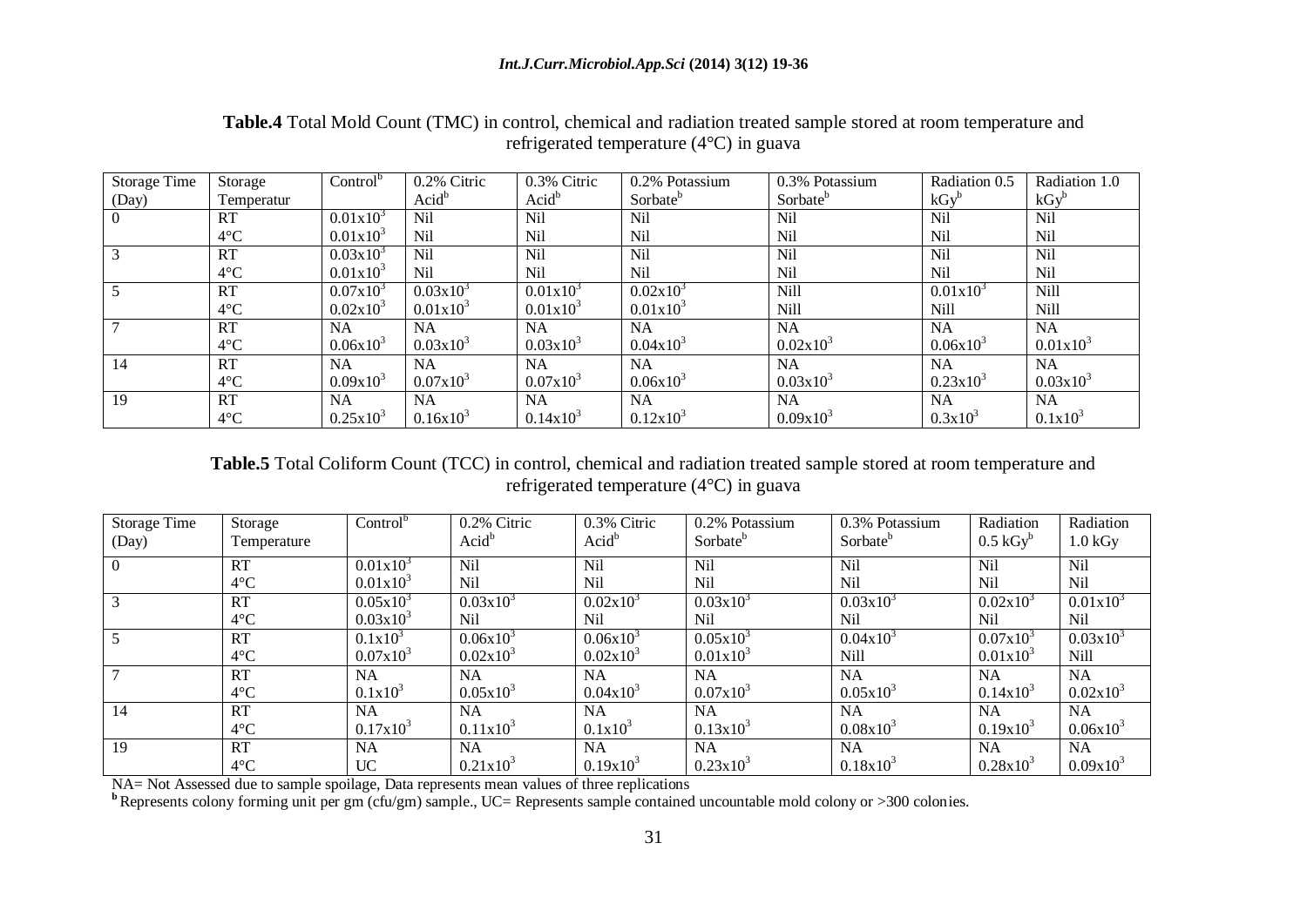At day 19, the total mould colony at  $4^{\circ}C$ temperature, the lowest TMC was recoded for 1.0 kGy radiation treatments which was  $0.1x10^3$  cfu/gm followed by 0.3% potassium sorbate treatments  $(0.09x10^3)$ cfu/gm). Data for total coliform count during storage of guava in room and 4°C temperature is illustrated in Table 5. The table showed that, TCC also was affected by chemical, radiation and low temperature treatments. At the day 5, all the samples at room temperature it was observed coliform colony but the sample treated with 0.3% potassium sorbate and 1.0 kGy radiation treated sample showed the lowest count. At day 19, the TCC in control sample was uncountable (>300 colonies) at 4°C temperature. In this period at 4°C temperature the lowest TCC was recorded for 1.0 kGy radiation treatments which was  $0.09x10^3$  cfu/gm followed by 0.3% potassium sorbate treatments  $(0.18x10^3$  cfu/gm).

The number of total bacterial count (TBC), total mould count (TMC) and total coliform count (TCC) was gradually increased for all samples; but rapidly increased in the samples which were stored at room temperature than the samples which were stored at 4°C. TBC, TMC and TCC was rapidly increased in control samples than any other samples of both temperatures. After the day 5, all the guava samples at room temperature colony count can"t be done and only the controlled temperature samples were remained for experiments.

Bacteria are one of the major organisms contributing to the fruit quality deterioration and spoilage. Loaharanu (1996) discussed about the effectiveness of irradiation as a cold pasteurization method to control food borne diseases caused by pathogenic microorganisms and parasites especially in food to be consumed raw or

particularly processed which is now been established. Total bacterial count (TBC) varied in different treatments. Aytae et al., (2000) reported that radiation has beneficial effects in controlling bacterial growth which is observed in current study. It was also reported that maximum inhibition was achieved using radiation dose of 2.0 kGy (Aytae et al., 2000). Shashidhar et al., (2007) reported the effectiveness of radiation processing for elimination of *Salmonella typhimurium* from minimally processed pineapple. The pathogen was not detected from radiationprocessed samples (1.0 kGy and 2.0 kGy) up to 12 days during storage at 4°C and 10°C temperature. Ghaly et al., (2000) concluded that irradiation dose of 3 kGy was effective at reducing total bacteria. Pathogenic *Staphylococcus aureus* and *E. coli* were completely eliminated at this dose. It was important to note that TBC load reach  $1.0X10^7$  cfu/gm or more in any food and food products these food are considered as spoiled (Lee et al., 2001). It was also reported that at 5 kGy radiation dose, shelf life of fruits was enhanced effectively by suppression of microbial growth and proliferation. Chakrabarti and Verma (2000) reported that microorganism like- bacteria, fungi etc. are more sensitive to potassium sorbate. Another study carried out by Garcia et al., (1998) reported that treatments with potassium sorbate reduced microbial counts, extending strawberry storage life from 14 days (for control fruits) to 28 days in coated strawberries (Garcia et al., 1998).

## **References**

Aina, J.O. 1990. Physico-chemical changes in African Mango (*Irvingia gabogensis*) during normal storage ripening. *J. Food Chem.,* 36: 205– 212.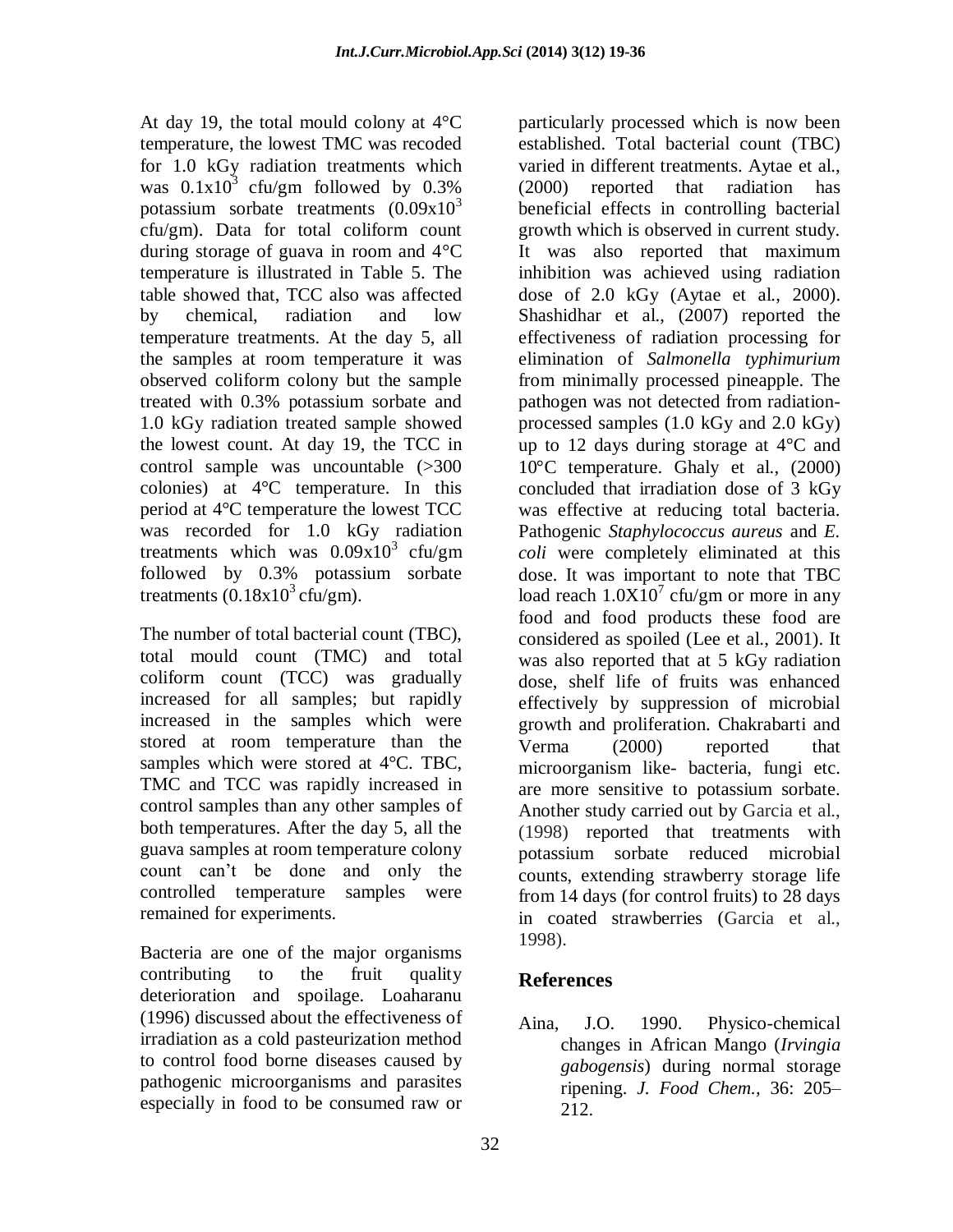- Aina, J.O., Oladunjoye, O.O. 1993. Respiration, proteolytic activity and textural changes in ripening African Mango (*Irvingia gobensis*) fruit. *J. Sci. Food Agric.,* 63: 451–454.
- Association of official analytical chemists' (AOAC). 1975. Official Methods of Analysis,  $12<sup>th</sup>$  edn, Association of Official Analytical Chemists, Washington DC, USA.
- Ayranci, E., Tunc, S. 2004. The effect of edible coatings on water and vitamin C loss of apricots (*Armeniaca vulgaris* Lam.) and green peppers (*Capsicum annuum* L.). *Food Chem.,* 87: 339–342.
- Aytae, S.A., Qubas, Z.Y., Vural, H. 2000. Effect of radiation, antimicrobial agent and modified atmosphere packaging on histamine production by *Morganella morganii* in Mackerel fillets. *Int. Archir. fuer lebensmitte hygiene,* 51(1): 28–30
- Bashir, H.A., Abu-Goukh, A.B.A. 2003. Compositional changes during guava fruit ripening. *Food Chem.,* 80: 557– 563.
- Bhat, R., Sridhar, K.R., Tomita-Yokotani, K. 2007. Effect of ionizing radiation on anti-nutritional features of velvet bean seeds (*Mucuna pruriens*). *Food Chem.,* 103: 860–866.
- Chakrabarti, R., Verma, P.R.G. 2000. The sensitivity of holotolerent *Aspergillus niger*, *A flavus* and *Penicillium sp*. to propionic, sorbate and benzoate. *J. Food Sci. Technol., India.* 37(1): 72–74.
- Chien, P.J., Sheu, F., Yang, F.H. 2007. Effects of edible chitosan coating on quality and shelf life of sliced mango fruit. *J. Food Eng.,* 78: 225–229.
- Dadzie, B.K., Orchard, J. 1997. Routine post harvest screening of banana/plantain hybrids: Criteria and methods. INIBAP Technical

Guidelines 2, Wageningen, The Netherlands, 63.

- Doreyappy, G., Hudder, A.G. 2001. Studies on ripening changes in Mango (*Mangifera indica* L.) fruits. *J. Food Sci. Technol. Mysore,* 38: 135–137.
- Echeverria, E., Valich, J. 1989. Enzymes of sugar and acid metabolism in stored valencia oranges. *J. Am. Soc. Hort. Science*, 114: 445–449.
- Fennema, O.R. 1996. Food Chemistry, 3rd edn. Marcel Dekker, New York.
- Frohnmeyer, H., Staiger, D. 2003. Ultraviolet-B radiation-mediated responses in plants. Balancing damage and protection. *Plant Physiol.,* 133: 1420–1428.
- Fuad Hossain, Anowar Khasru Parvez, M. Kamruzzaman Munshi, Ibrahim Khalil, Roksana Huque. 2014. Postharvest treatments of radiation and chemical on organoleptic and biochemical properties of mango (*Mangifera indica* L.) In relation to delay ripening. *Am-Eur. J. Agric. Environ. Sci.,* 14(6): 555–564.
- Fuchs, Y., Pesis, E., Zauberman, G. 1980. Changes in amylase activity, starch and sugar contents in mango fruit pulp. *Sci. Hort.,* 13: 155–160.
- Garcia, M.A., Martino, M.N., Zaritzky, N.E. 1998. Plasticized starch-based coatings to improve strawberry (*Fragaria ananassa*) quality and stability. *J. Agric. Food Chem.,* 46(9): 3758–3767.
- Ghaly, M.F., Ei-Essawy, A.A., El-Fouly, M.Z., Hammad, A.A., Matar, Z.A. 2000. Role of gamma radiation for shelf-life extension and improvement of hygiene quality of fresh fish. *Egypt. J. Microbiol.,* 33(3): 443–454.
- Gill, K.B.S., Dhaliwal, H.S., Mahajan, B.V.C. 2014. Effect of post-harvest treatment of ascorbic acid on shelf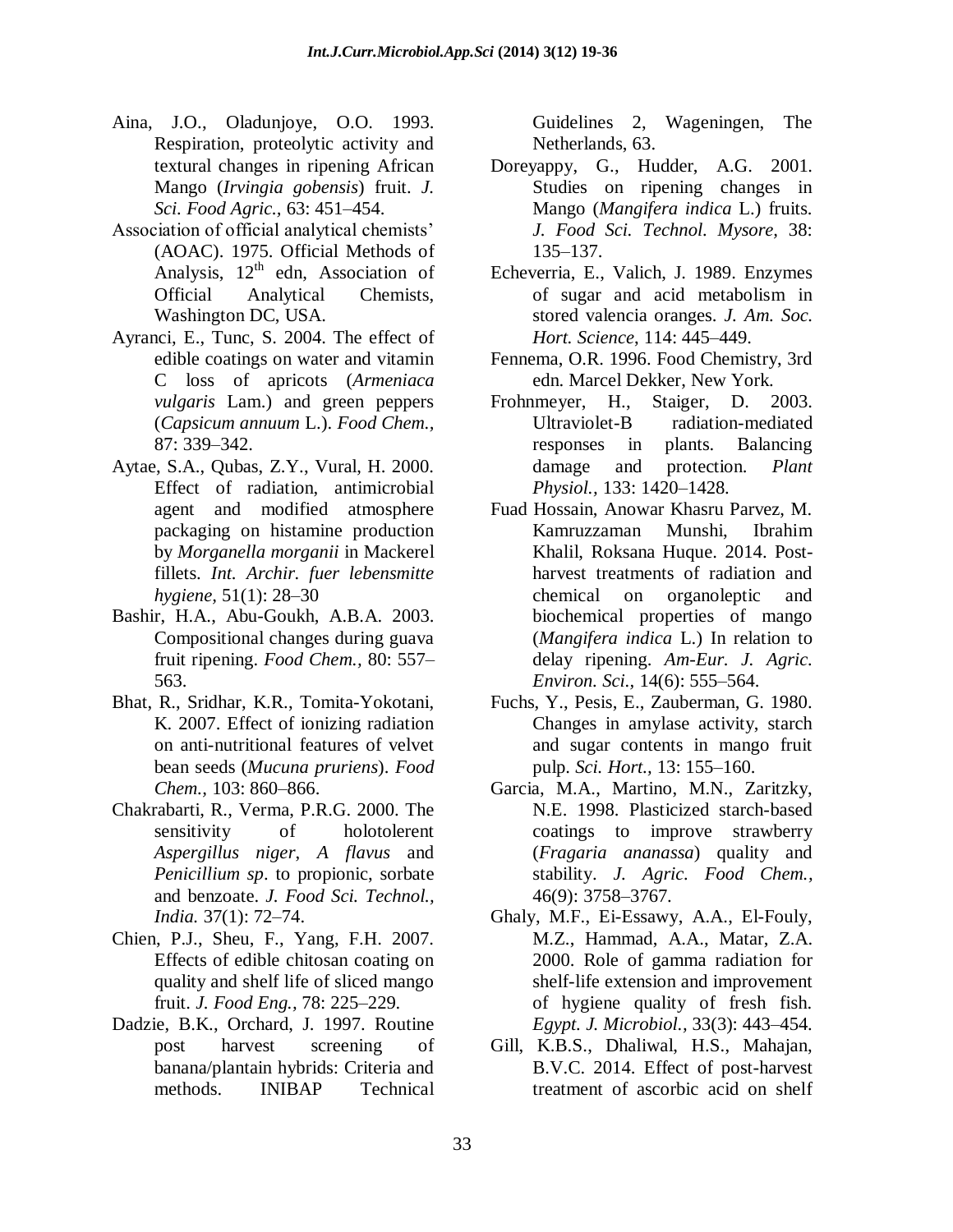life and quality of guava (*Psidium guajava* L.) cv. Allahabad Safeda. *Int. J. Agric. Sci. Veter. Med.,* 2(1): 130–141.

- Gitz, D.C., Liu-Gitz, L., McClure, J.W., Huerta, A.J. 2004. Effects of a PAL inhibitor on phenolic accumulation and UV-B tolerance in *Spirodela intermedia* (Koch). *J. Exp. Bot.,* 55: 919–927.
- González-Aguilar, G.A., Villegas-Ochoa, M.A., Martínez-Téllez, M.A., Gardea, A.A., Ayala-Zavala, J.F. 2007. Improving antioxidant capacity of fresh-cut mangoes treated with UV-C. *J. Food Sci.,* 72: S197– S202.
- Hemandez-Munoz, E., Almenar, V.D., Valle, D., Velez, Gavara, R. 2008. Effect of chitosan coating combined with post-harvest calcium treatment on strawberry (*Fragaria ananassa*) quality during refrigerated storage. *Food Chem.,* 110: 428–435.
- Ihekoronye, A.I., Ngoddy, P.O. 1985. Integrated Food Science and Technology for the tropics. Macmillan Publishers Ltd, London.
- Jain, N., Dhawan, K., Malhotra, S., Singh, R. 2003. Biochemistry of fruit ripening of guava (*Psidium guajava* L.): compositional and enzymatic changes. *Plant Foods Hum. Nutr.,* 58(4): 309–315.
- Jayachandran, K.S., Srihari, D., Reddy, Y.N. 2005. Post-harvest application of selected antioxidants to improve the shelf life of guava fruit. In: International Guava Symposium, Vol. 735, Pp. 627–632.
- Joseph, K. 1990. Physico-chemical quality atributes and shelf life of wild mango fruits (Irvingia gabonesis Aubry Lecomte ex O'Rorke-Baill) as influenced by post-harvest conditions. Ph D thesis, University

of Ibadan, Nigeria.

- Kolade, J., Aworh, O.C. 1992. Postharvest treatment of wild mango (*Irvingia gabonesis*) for improved shelf life. *Food Chem.,* 44: 45–48.
- Kudachikar, V.B., Kulkarni, S.G., Prakash, M.N.K., Vasantha, M.S., Prasad, B.A., Ramana, K.V.R. 2001. Physico-chemical changes during maturity of mango (*Mangifera indica* L.) variety "Neelum". *J. Food Sci. Technol. Mysore,* 38: 540–542.
- Ling, L., Li, Q.P., Wang, B.G., Cao, J.K., Jiang, W.B. 2007. Inhibition of core browning in "yali" pear fruit by postharvest treatment with ascorbic acid. *J. Hortic. Sci. Biotechnol.,* 82(3): 397–402.
- Loaharanu, P. 1996. Irradiation as a cold pasteurization process of food. *Veter. Parasitol.,* 64(1): 71–82.
- Mahajan, B.V.C., Sharma, S.R., Dhall, R.K. 2009. Optimization of storage temperature for maintaining quality of guava. *J. Food Sci. Technol. Mysore,* 46(6): 604–605.
- Mapson, C.W. 1970. Vitamins in fruits: stability of L-ascorbic acid in biochemistry of fruits and their products. Academic Press, London, Pp. 376–387.
- Negi, S.S., Rajan, S. 2007. Improvement of guava through breeding. Acta horticulturae.
- Orathai, W., Lih-Shang, K. 2012. The quality maintenance and extending storage life of mango fruit after postharvest treatments. *World Acad. Sci. Eng. Technol.,* 69: 936–941.
- Palaniswamy, K.P., Muthukrishan, C.R., Shanmugavclu, K.G. 1975. Physicochemical characteristics of some varieties of mango. *Ind. Food Packer,* 28: 12–19.
- Paliyath, G., Droillard, M.J. 1992. The mechanisms of membrane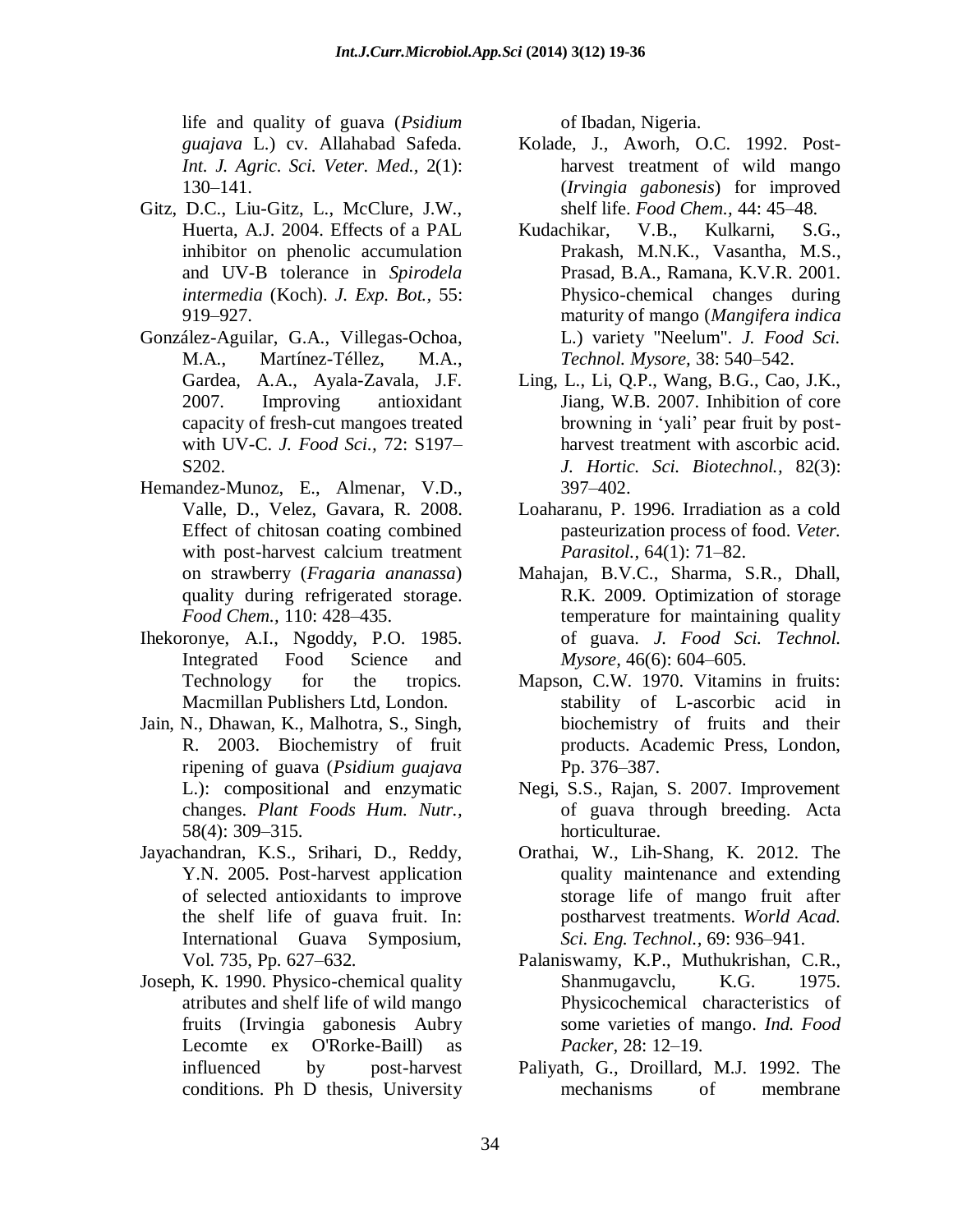deterioration and disassembly during senescence. *Plant Physiol. Biochem.,* 30(6): 789–812.

- Paliyath, G., Murr, D.P., Handa, A.K., Lurie, S. 2009. Postharvest biology and technology of fruits, vegetables, and flowers. John Wiley & Sons, New York.
- Rababah, T.M., Al-u"datt, M.H., Al-Mahasneh, M.A., Feng, H., Alothman, A.H., Almajwal, A. 2011. Effect of storage on the physicochemical properties, total phenolic, anthocyanin, and antioxidant capacity of strawberry jam. *J. Food, Agric. Environ.,* 9: 101–105.
- Rangana, S. 1986. Manual of analysis of fruit and vegetable products. Tata McGraw publishing company Ltd. New Delhi.
- Rathore, H.A., Masud, T., Sammi, S., Soomro, A.H. 2007. Effect of Storage on Physico-Chemical Composition and Sensory Properties of Mango (*Mangifera indica* L.) variety Dosehari. *Pak. J. Nutr.,* 6: 143–148.
- Rocha Ribeiro, S.M., Queiroz, J.H., Lopes Ribeiro, M.E., Campos, F.M., Pinheiro Sant"ana, H.M. 2007. Antioxidant in Mango (*Mangifera indica* L.) Pulp. *Plant Foods Hum. Nutr.,* 62: 13–17.
- Rueda, F.D.N. 2005. Guava (*Psidium guajava*) fruit phytochemicals, antioxidant properties and overall quality as influenced by postharvest treatments. M.Sc. Dissertation. School of Graduate Studies of University of Florida, USA.
- Saeed, A., [Muhammad,](http://www.researchgate.net/researcher/66045401_MUHAMMAD_RIAZ/) R., [Anwaar,](http://www.researchgate.net/researcher/60612897_ANWAAR_AHMAD_AND_ATIF_NISAR/) A., [Atif,](http://www.researchgate.net/researcher/60612897_ANWAAR_AHMAD_AND_ATIF_NISAR/) N. 2010. Physico-chemical, microbiological and sensory stability of chemically preserved mango pulp. *Pak. J. Bot.,* 42: 853–862.
- Shafique, M.Z., Ibrahim, M., Helali, M.O.H., Biswas, S.K. 2006. Studies on the physiological and biochemical composition of different mango cultivars at various maturity levels. *Bangladesh J. Sci. Ind. Res.,* 41: 101–108.
- Shashidhar, R., Dhokane, V.S., Hajare, S.N., Sharma, A., Bandekar, J.R. 2007. Effectiveness of radiation processing for elimination of *Salmonella typhimurium* from minimally processed pineapple (*Ananas comosus Merr.*). *J. Food Sci.,* 72(3): M98–M101.
- Siddiqui, S., Gupta, O.P. 1995. Effect of post-harvest application of some chemicals on the shelf life of ber (*Zizyphus mauritiana* Lamk) fruits. *Haryana J. Hort. Sci.,* 24: 19–19.
- Singh, S., Singh, A.K., Joshi, H.K. 2005. Prolong storability of Indian gooseberry (*Emblicaofficinalis Gaertn.*) under semiarid ecosystem of Gujarat. *Indian J. Agric. Sci.,* 75: 647–650.
- Singh, S.P., Pal, R.K. 2008. Response of climacteric-type guava (*Psidium guajava L.*) to post-harvest treatment with 1-MCP. *Postharvest Biol. Technol.,* 47: 307–314.
- Singleton, V.L., Rossi, J.A. 1965. Colorimetry of total phenolics with phosphomolybdic phosphotungstic acid reagent. *Am. J. Enol. Viticult.,* 16: 144–158.
- Srivastava, M.P., Tiwari, R., Sharma, N. 2013. Assessment of phenol and flavonoid content in the plant materials. *J. New Biol. Rep.,* 2: 163– 166.
- Srivastava, R.P., Sanjeev, K. 2003. Fruit and vegetable preservation principles and practices: Important methods for analysis of fruits and vegetables and their products,  $3<sup>rd</sup>$  edn. International